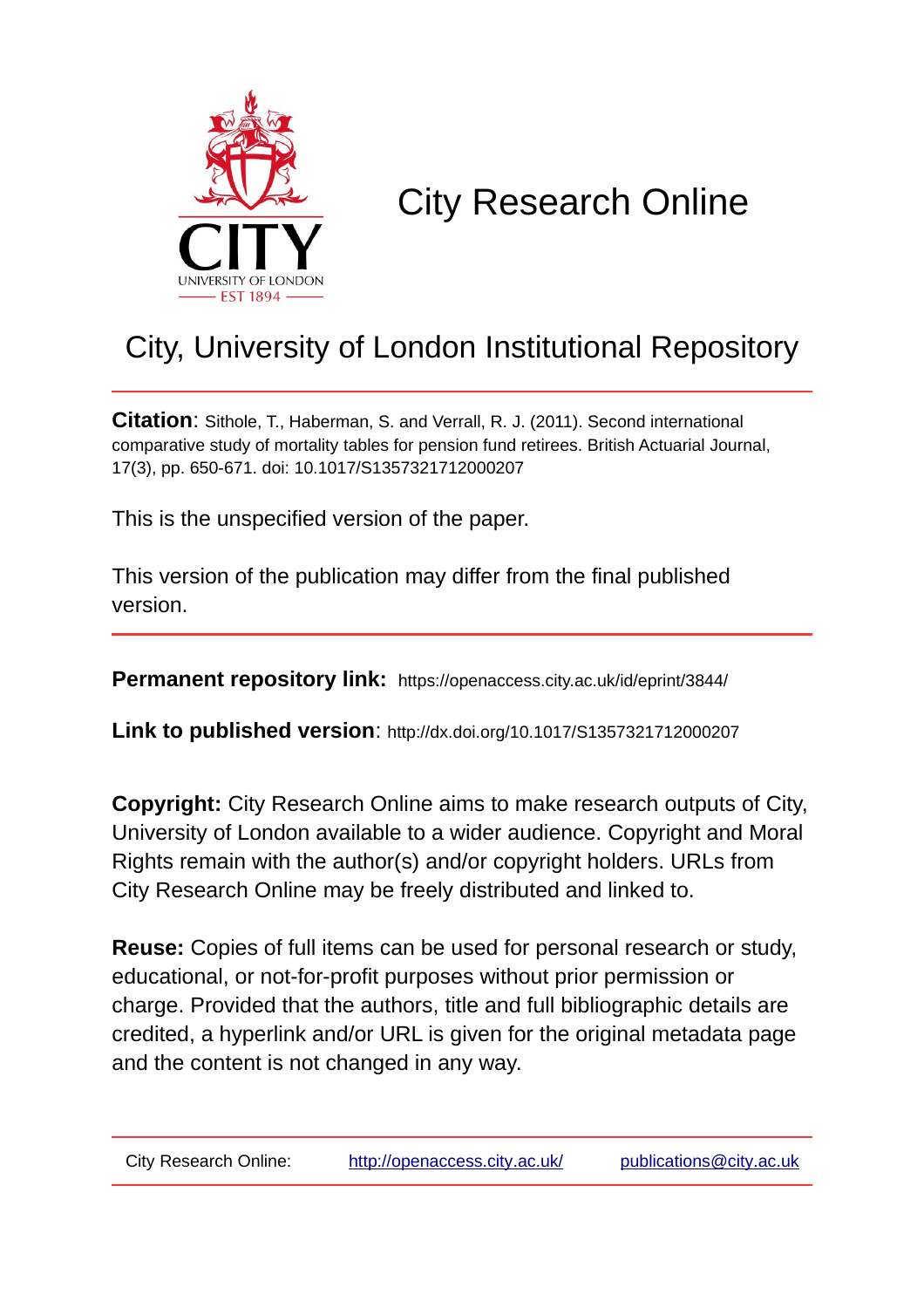**Second International Comparative Study of Mortality Tables for** 

## **Pension Fund Retirees**

**T.Z.Sithole (Kingston University), S.Haberman (Cass Business School, City University London) and R.J.Verrall (Cass Business School, City University London)**

## **Abstract**

This paper contains an update to the study carried out by Verrall et al. (2006a,b). It examines the mortality assumptions used in the valuation of pension liabilities in a number of different countries. The results are considered in relation to the underlying population mortality rates, in order to isolate the strength of the mortality assumptions being applied. It is found that there is evidence of a lack of consistency between countries, and that this has not changed since the previous study.

**Keywords** Mortality, Pensions, Risk

## **Acknowledgements**

The study is an update and extension of the original study which was funded by the UK Actuarial Profession and a group of firms of consulting actuaries. Summaries of this can be found in Verrall et al. (2006a,b) and the complete report is available on request from the authors. This project was requested by the IAA Mortality Task Force because new mortality tables have been adopted in some countries since the original study, and, in many cases, the population mortality data have also been updated. The underlying research work has been funded by the UK Actuarial Profession through the Mortality Research Steering Group. We would also like to thank the anonymous scrutineers for their helpful comments.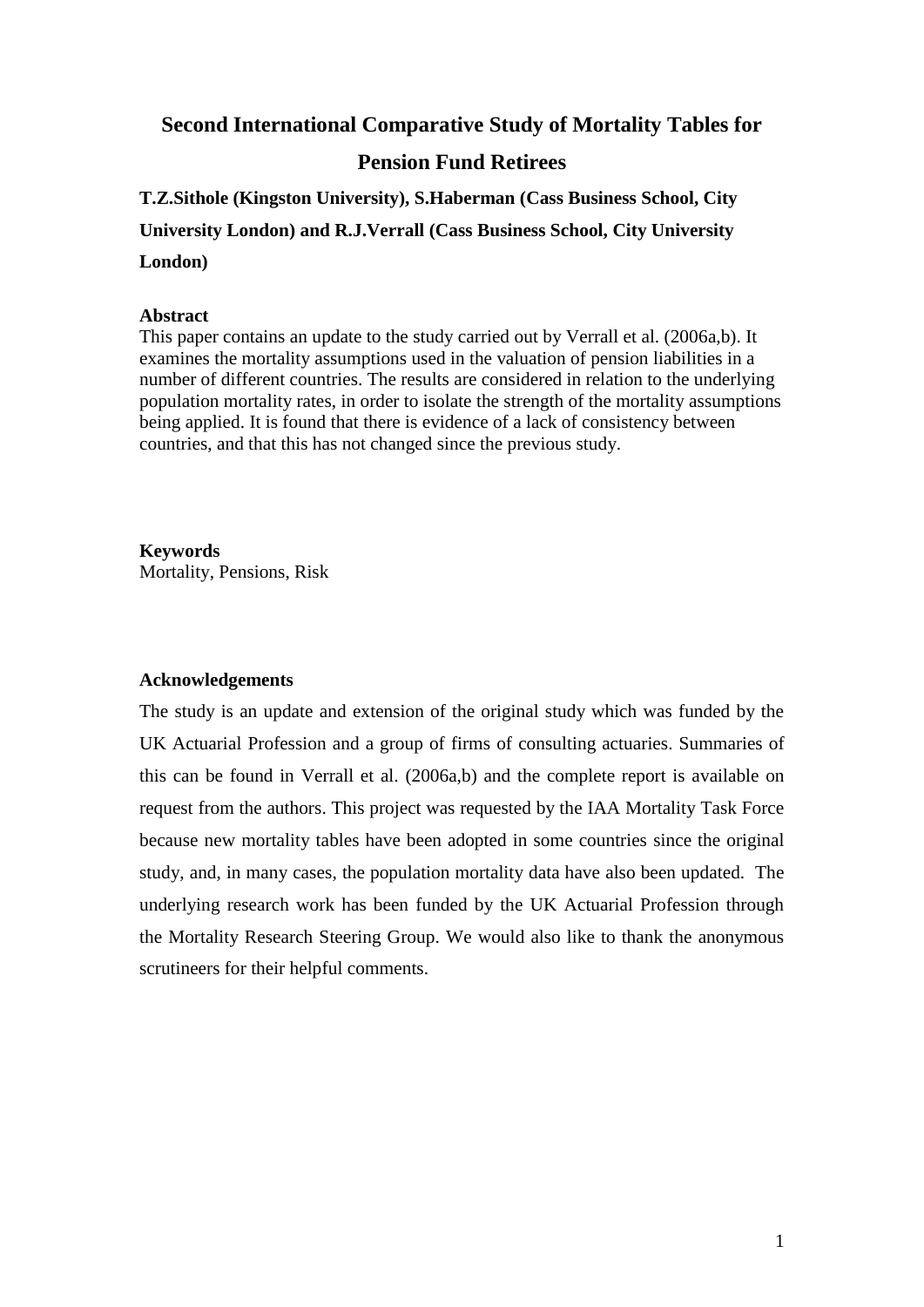#### **1. Introduction**

Corporate pension liabilities are a material item in the balance sheets of many companies and are hence of interest to investment analysts, accountants, auditors as well as actuaries. The current accounting rules mean that key assumptions need to be disclosed; however, more attention has been focused on discount rates and inflation assumptions than on the underlying mortality assumptions. The current trends in longevity mean that these mortality assumptions can have a notable effect on the estimates of a company's defined benefit pension liabilities, especially in an environment where real interest rates are low (see, for example, Dushi et al 2010 for an analysis in relation to the US).

This is the second study of the mortality assumptions used in the estimation of pension liabilities for company sponsored defined benefit pension schemes, the first having been completed in 2005 (see Verrall et al. 2006a,b). (We should clarify that we are not considering the mortality assumptions used for the purposes of the funding of pension liabilities) Mortality tables are used in the calculation of pensions liabilities on company balance sheets, but the assumptions made can vary considerably by country. In this study, we consider the mortality tables used for these calculations throughout the EU and other selected countries, and compare them with the corresponding population tables. Thus, we compare the strength of the mortality assumptions across countries, taking into account differences in the underlying population mortality data. By referring to population data, the aim is to eliminate as far as possible differences in the mortality assumptions used in the calculation of pension liabilities which can be attributed to factors other than a decision about how strong these assumptions should be. Clearly, using a strong assumption (where life expectancy is assumed to be high) will produce higher liabilities than a weaker assumption (where retirees are expected to die sooner, on average). Given that the life expectancy assumptions have to be produced by projecting forward mortality rates from the current estimated values (Pitacco, 2004; Pitacco et al, 2009), it is necessary to take a view about whether life expectancy will increase in the future and, if so, by how much. This process of estimation and projection of mortality rates for use in the calculation of pension liabilities has been central to actuarial work for many years, in both the private and public provision of retirement benefits (see, for example, Booth and Tickle, 2008 and Pitacco et al, 2009 and the references cited therein).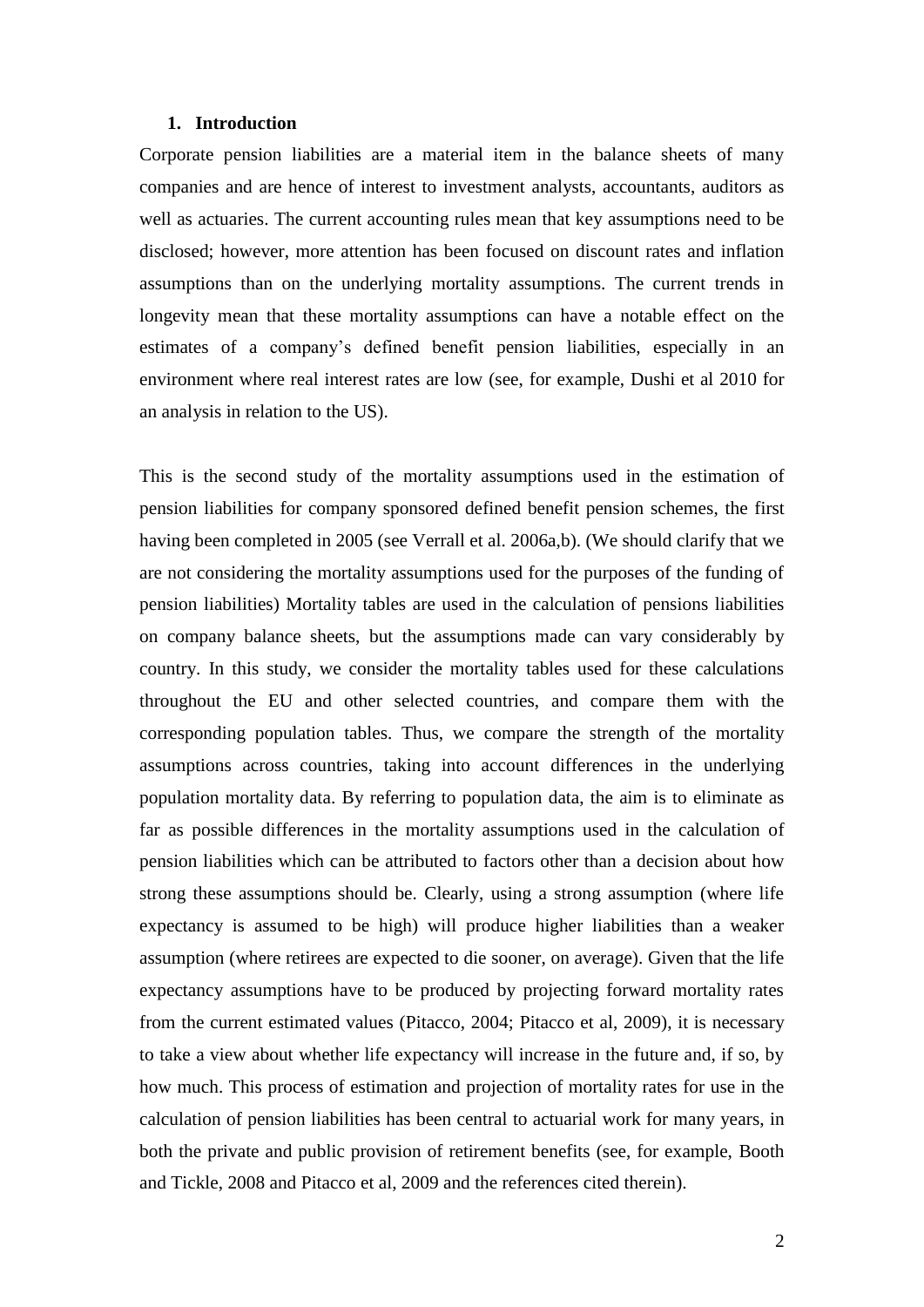It would not be appropriate to move away from country-specific tables, but it is necessary to understand the extent to which there are systematic differences between standard tables that could be accounted for by methodological differences in their construction or differences in the underlying data, assumptions and projections. Such systematic differences can only be accounted for by a different view being taken within each country of these factors. While this may not cause any issues when considering each country in isolation, it can clearly cause difficulties for multinational companies in relation to any regulatory requirements, and to the valuation of a company whose liabilities move from one country's regulatory jurisdiction to another – for example through a take-over. Also, it would be best practice to share experience across countries and to question and examine the process for arriving at the mortality assumptions in order to improve and gain greater confidence across the board.

It is not the purpose of this paper to consider in any detail the method by which mortality rates are projected, or to examine any of the methodologies which might be used in this process. Instead, we simply look at the results of these assumptions about the future direction of life expectancy and compare these across different countries. The rationale behind these comparisons is that, in general, a similar methodology is used within each country although we recognise that adjustments are frequently made to the "base-line" assumptions in order to try to tailor them to the particular set of lives being considered. Thus, while it may be true that there is some consistency in the assumptions used within each country, Verrall et al. (2006a,b) found some notable differences between those assumptions that were being used in different countries. It is likely that the assumptions used in each country are arrived at through a rational process of careful consideration of all relevant factors, and yet it is still the case that this can result in quite different views about the appropriate strength of the mortality assumptions between different countries. The purpose of this paper is:

- to set out the assumptions generally used in each country
- to compare with the underlying population mortality data
- to illustrate the differences between countries
- to compare the situation now with what was found in 2005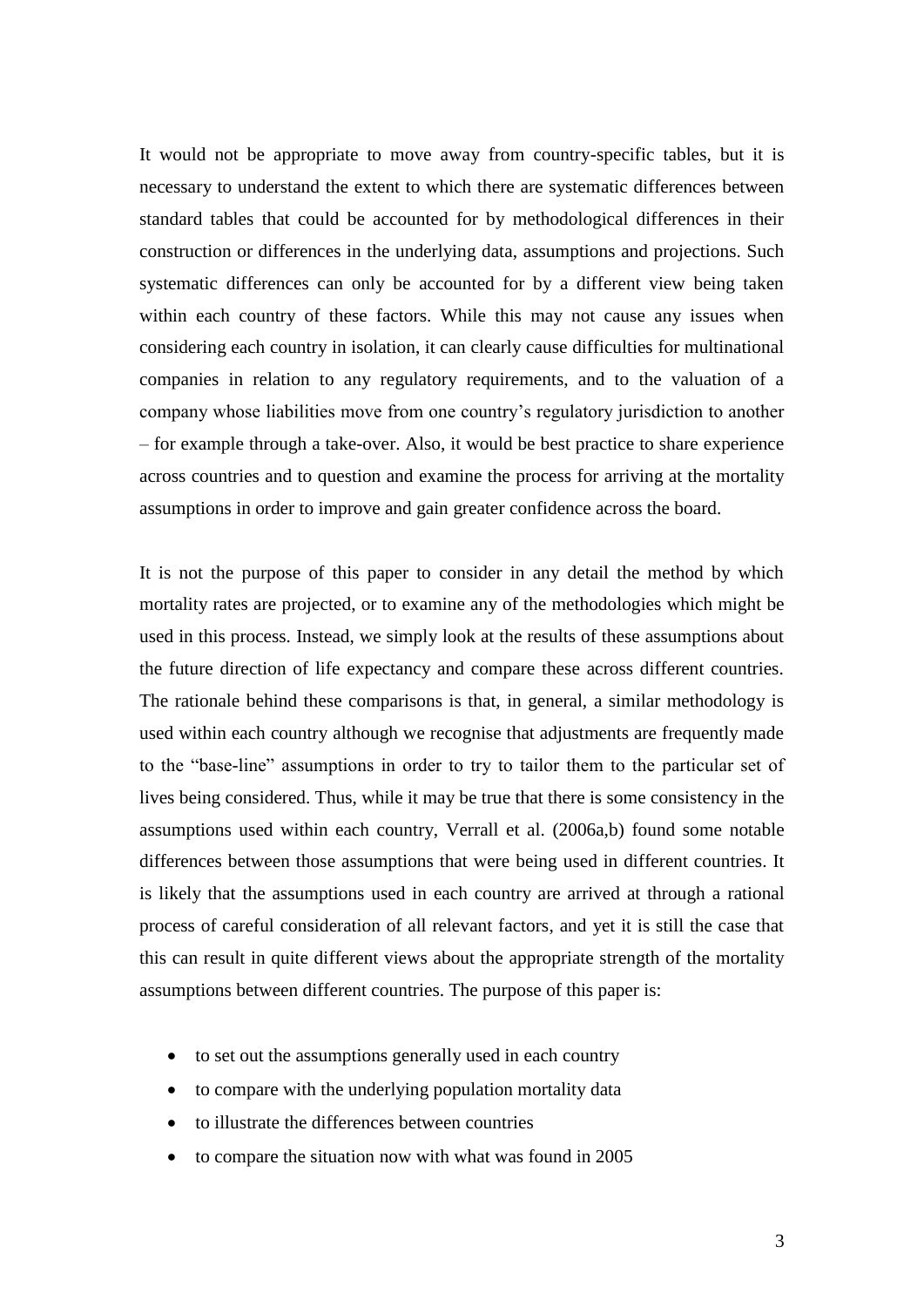- to illustrate the impact of the mortality assumptions on the valuation of pension liabilities, and
- to clarify what assumptions (eg current mortality and future mortality improvements) are mandated by the authorities.

This paper is set out in 4 sections. In Section 2, we give the background to the study and outline the methodology used. Also in this Section, a full description of the data is given. Section 3 contains an analysis of the data, together with comparisons across the different countries included in the study. Section 4 contains the conclusions.

## **2. Background, Methodology and Data**

Central to the main purpose of this paper is a comparison of the mortality assumptions currently used in European countries. For this reason, the countries covered in the study of Verrall et al. (2006a,b) were Austria, Belgium, Denmark, Finland, France, Germany, Ireland, Italy, Netherlands, Norway, Spain, Sweden, Switzerland and the UK together with the USA and Canada. While maintaining the focus on the same European countries, the current study has been widened in scope to include Australia and Japan. Thus, the study in this paper covers the following countries:

*Australia, Austria, Belgium, Canada, Denmark, Finland, France, Germany, Ireland, Italy, Japan, Netherlands, Norway, Spain, Sweden, Switzerland, UK and USA*.

Since the 2005 study, some of the mortality tables used in these countries have been updated and changed. Unfortunately, information about any changes to the mortality tables for a number of countries has not been made available to us. For these countries, it has been assumed that the mortality assumptions used in the valuation of pension liabilities are constructed on the same basis as in the previous study. This applies to Denmark, Netherlands, Norway, Sweden and Switzerland.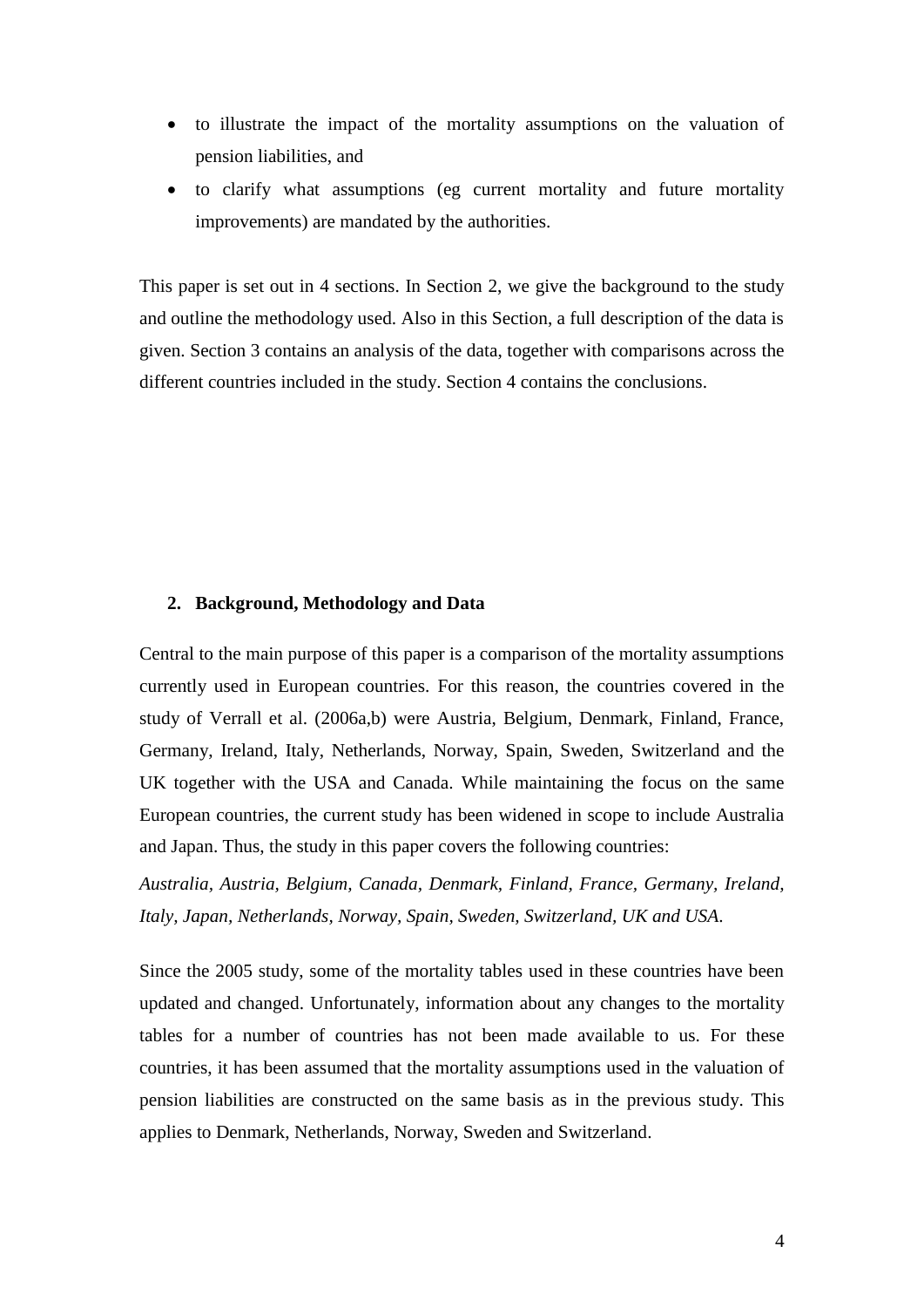It is essential to make all comparisons on as consistent a basis as possible. For clarity, the methodology and the data sources used are set out in detail in the following sections. There are two aspects to this. Firstly, in Section 2.1 we describe the data used to determine the mortality tables used in valuing the pension liabilities. Secondly, in Section 2.2 we give details of the data which has been used to determine the underlying level of population mortality rates. These are needed so that crosscountry comparisons can be made on a consistent basis, with underlying differences in the mortality experiences in different countries removed. What then remains is the focus of this study: the strength of the mortality assumptions in relation to the current underlying population mortality rates. We examine the differences between different countries in this respect, and discuss some of the potential reasons for any differences. It is quite possible that there are valid fundamental reasons for using mortality assumptions of different strengths in different countries: for example, it is possible that the make-up of the lives constituting the pension liabilities is different in character in the different countries. If this were the case, then it would be entirely justifiable to use different relative strengths for the mortality assumptions in different countries. We believe that this study should provide useful information in the consideration of these issues, and that greater consideration should be given to the justification of any differences between countries. We would draw this matter to the attention of professional bodies, standard setting agencies and regulators of financial reporting (eg the Accounting Standards Board in the UK and the International Accounting Standards Board).

## **2.1 Methodology and Data Sources for Pension Mortality Tables**

Since we are considering pension liabilities, we only use data for mortality rates for ages 50 and over in all of the analyses. We use similar sets of data and make the same comparisons as in the previous study. Thus, for each country, we provide tabular and graphical comparisons in order to highlight the impact of the typical mortality assumptions used to assess retirement liabilities within (defined benefit) pension fund valuations. We use a set of mortality statistics and compare them with the national population statistics: the data used for the population statistics is described in section 2.2. In this paper, we concentrate on a subset of the statistics which we have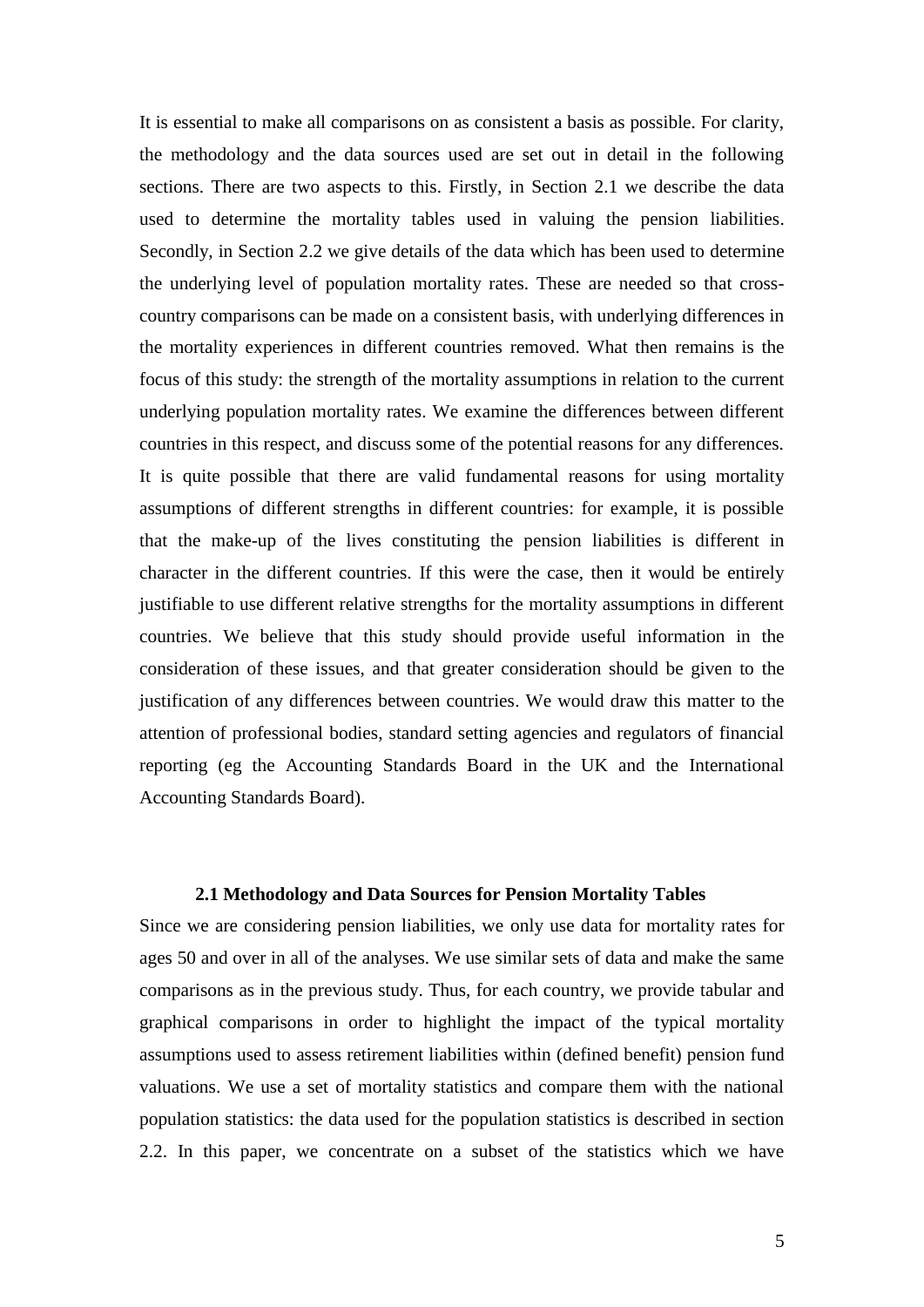investigated: for more details of the complete analysis see Sithole et al. (2011). The statistics that we have used in this paper are as follows:

- the probability of death ( $q_x$  rates) for males and females from age 50 upwards;
- the expected future lifetime for an individual aged *x* years, for *x* from 50 upwards;
- **•** probabilities of survival to all greater ages, conditional on reaching ages 50, 60, 65 and 70;
- the expected present value of annuities at a reference rate of interest (taken to be 3% and 6%) for:
	- $-$  a male aged 50, 60, 65 and 70;
	- ─ a female aged 50, 60, 65 and 70;
	- ─ a male aged *x*, with a reversion of 60% to a female aged three years younger (assuming a rate of interest of 3%), where  $x = 60$  and 65;

The mortality tables assumed for retirement liability purposes for each country and details of the methodology of construction of the tables have been obtained with the assistance of the IAA Mortality Task Force. The specific tables assumed in this study and those assumed in the previous study are summarised in Table 2.1.

For the UK, the CMI\_2009 Projection refers to the Continuous Mortality Investigation (CMI) Working Papers 38, 39 and 41 which featured a mortality improvement projection model for practical use. A key feature of this model is the blending of the most current recent mortality experience available with a long-term rate of improvement in mortality rates. The model assumes that for the immediate future, the likely rate of improvement in mortality rates would be guided by the most recently observed actuarial experience. However, for the long term, the model takes more account of expert opinion and the available data on long term patterns of change. Thus, the model assumes that rates of mortality improvement will continue to accelerate in the short term prior to decelerating in the longer term.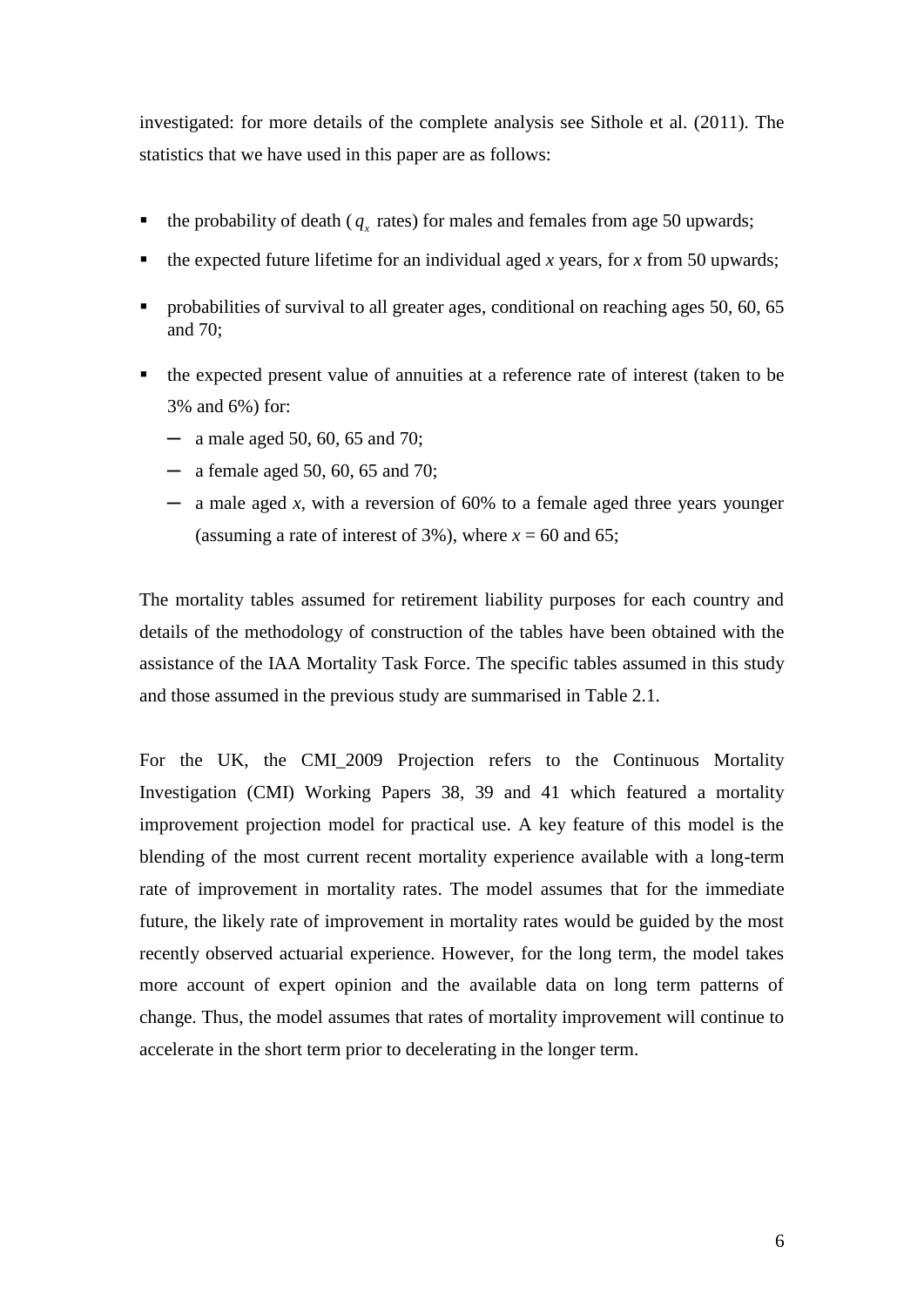|           | Pension - related mortality tables                                                |                                                                                                   |                                                                                                                                       | Population<br>Data-<br>extracted<br>on<br>18/11/09 |
|-----------|-----------------------------------------------------------------------------------|---------------------------------------------------------------------------------------------------|---------------------------------------------------------------------------------------------------------------------------------------|----------------------------------------------------|
|           | 2005 study                                                                        | Current study                                                                                     | General<br>Comments                                                                                                                   |                                                    |
| Australia | Not applicable                                                                    | Mercer 0205 tables<br>updated to 2007                                                             |                                                                                                                                       | 2006 -<br><b>HMD</b>                               |
| Austria   | AVOE 1999P - Pagler and Pagler<br>Based on 1973-1998 Social<br>Security Data      | OVE 2008- P Pagler and<br>Pagler. Based on<br>Austrian social insurance<br>data from 1973 to 2007 | Projected<br>table for the<br>1950<br>generation<br>used                                                                              | $2005 -$<br><b>HMD</b>                             |
| Belgium   | $MR - male$<br>$FR$ – female<br>based on 1989-1991 population<br>mortality tables | $MR - male$<br>$FR$ – female<br>based on 1989-1991<br>population mortality<br>tables              | No mortality<br>improvements<br>assumed                                                                                               | $2006 -$<br><b>HMD</b>                             |
| Canada    | RP2000 projected to 2000<br>Observation<br>Period: 1983-1990                      | UP94 projected to 2020                                                                            | Projected<br>using US<br>projection<br>scale AA                                                                                       | 2006 -<br><b>HMD</b>                               |
| Denmark   | G82<br>Based on 1980's population<br>mortality                                    | Tables not provided                                                                               |                                                                                                                                       | 2007-<br><b>HMD</b>                                |
| Finland   | Standard TEL -<br>updated 19/12/2001                                              | Standard TyEL -<br>updated to 2008 - Rates<br>applicable to attained age<br>in 2008 assumed       | Calculation<br>includes an<br>age<br>adjustment<br>term<br>depending on<br>gender and<br>year of birth                                | 2007-<br><b>HMD</b>                                |
| France    | TPRV93<br>Based on female population data<br>1961-1987                            | TPG05 generation<br>mortality tables                                                              | Projected<br>table for the<br>1950<br>generation<br>used                                                                              | 2007-<br><b>HMD</b>                                |
| Germany   | Richttafeln 1998<br>Data collection:<br>1995-1997                                 | Richttafeln 2005G<br>generation mortality<br>tables                                               | Smoothing by<br>cubic splines<br>extrapolation<br>by a modified<br>Gompertz<br>approach<br>short term<br>and long term<br>projections | $2006 -$<br><b>HMD</b>                             |
| Ireland   | PMA92C2010<br>PFA92C2010<br>Based on UK pensioners'<br>experience: 1991-1994      | PMA92C2010<br>PFA92C2010<br>Based on UK pensioners'<br>experience: 1991-1994                      | Amounts<br>based<br>experience.<br>Projected to<br>2010<br>Approval of<br>new basis<br>awaited                                        | $2006 -$<br><b>HMD</b>                             |
| Italy     | RG48 - projected table for the                                                    | RG48 - projected table for                                                                        | IPS55 also in                                                                                                                         | $2006 -$                                           |

## **Table 2.1: Summary of mortality tables and/or mortality experiences used in the study**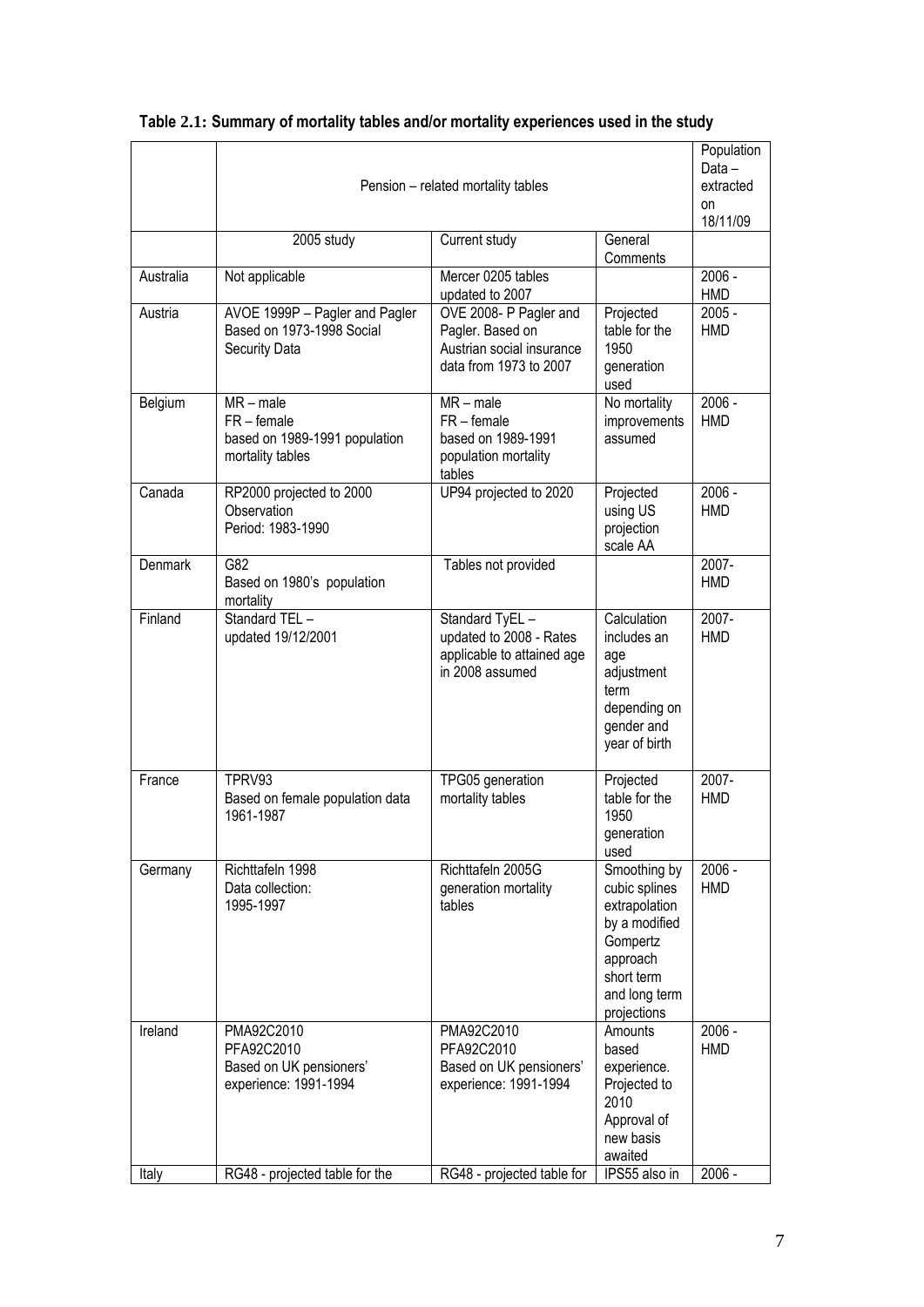|             | 1948 generation                                                              | the 1948 generation                                                                                                          | use –<br>projected<br>table for the<br>1955<br>generation                                                                                              | <b>HMD</b>             |
|-------------|------------------------------------------------------------------------------|------------------------------------------------------------------------------------------------------------------------------|--------------------------------------------------------------------------------------------------------------------------------------------------------|------------------------|
| Japan       | Not applicable                                                               | Standard mortality tables<br>prescribed in 2005 based<br>on the 19 <sup>th</sup> population<br>mortality tables              | <b>Tables</b><br>developed<br>using the<br>2000 Census,<br>taking the<br>Employees'<br>Pension<br>Insurance<br>experience                              | 2007 -<br><b>HMD</b>   |
| Netherlands | GB 1995-2000<br>Based on 1995-2000 population<br>data                        | Tables not provided                                                                                                          |                                                                                                                                                        | $2006 -$<br><b>HMD</b> |
| Norway      | K-63<br>in use since 1963                                                    | Tables not provided                                                                                                          |                                                                                                                                                        | 2007 -<br><b>HMD</b>   |
| Spain       | PERM/F2000 P for policies issued<br>after 3/10/2000                          | PERM/F2000 P for<br>policies issued after<br>3/10/2000                                                                       | Projected<br>table for the<br>1955<br>generation<br>assumed                                                                                            | 2007 -<br><b>HMD</b>   |
| Sweden      | FFFS 2001:13                                                                 | Tables not provided                                                                                                          |                                                                                                                                                        | 2007 -<br><b>HMD</b>   |
| Switzerland | <b>EVK2000</b><br>Based on experience of the<br>Federal Pension Fund members | Tables not provided                                                                                                          |                                                                                                                                                        | 2007 -<br><b>HMD</b>   |
| <b>UK</b>   | PMA92C2010<br>PFA92C2010<br>Pensioners' experience:<br>1991-1994             | S1PMA and S1PFA<br>CMI_2009. Pensioners<br>experience of UK self<br>administered pension<br>schemes: 2000-2006<br>experience | S1 series<br>tables<br>projected<br>using<br>CMI_2009<br>Projection<br>Model<br>assuming<br>Long Term<br>Rates of<br>Improvement<br>of 1% and<br>1.25% | $2006 -$<br><b>HMD</b> |
| <b>US</b>   | $RP - 2000$                                                                  | RP2000 projected to<br>2010<br>Observation<br>Period: 1983-1990                                                              | Projected<br>using US<br>projection<br>scale AA                                                                                                        | 2006-<br>HMD           |

## **2.2 Population Estimates**

As a base-line to standardise the mortality assumptions used in each country, we employ similar methods to those described in Section 2.1, but with the national population mortality rates instead of those used in the calculation of pension liabilities. For this, we used the most recent national mortality experiences which have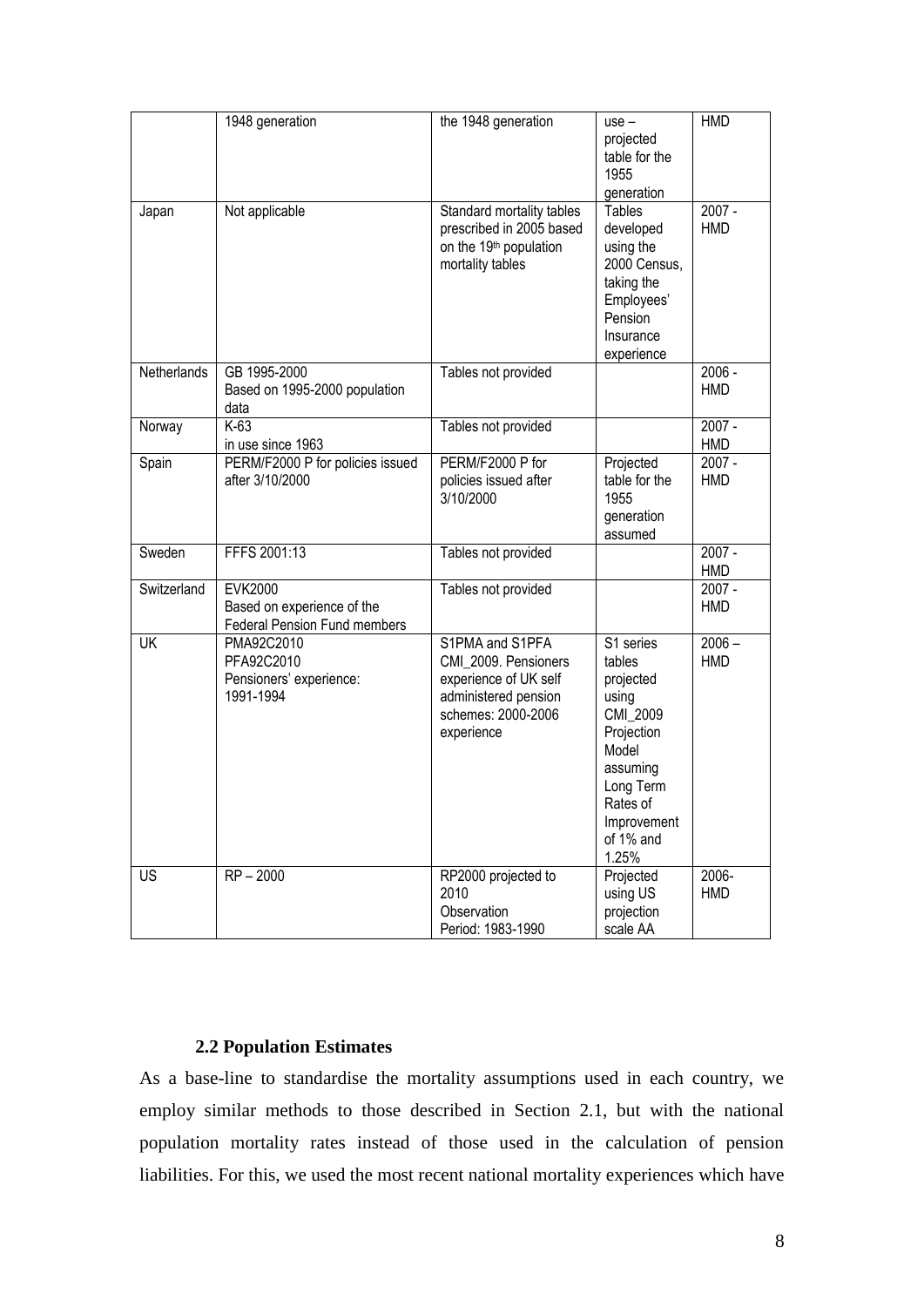been obtained from the Human Mortality Database (HMD) website [\(http://www.mortality.org\)](http://www.mortality.org/). No adjustments have been made to the data, and, in all cases, period life tables have been used to derive the relevant population mortality statistics. Period life tables are based on mortality rates derived from observations in a specific period of time. It is implicitly assumed in their construction that the mortality pattern does not change in the future and so period life tables present a static picture of the prevailing mortality patterns (Pitacco at al 2009).

Table 2.2 shows the latest available census dates and mid-year population estimates for 2008 or 2009 for the countries covered in this study. The data have been obtained from the United Nations Statistics Division website:

*http://unstats.un.org/unsd/demographic/products/vitstas/serATab2.pdf*

|                | <b>Last Census date</b> | Mid-year population<br>estimate: 2008 or 2009 |
|----------------|-------------------------|-----------------------------------------------|
| Australia      | 2006                    | 21,955,256                                    |
| Austria        | 2001                    | 8,363,040                                     |
| Belgium        | 2001                    | 10,666,866                                    |
| Canada         | 2006                    | 33,720,184                                    |
| <b>Denmark</b> | 2001                    | 5,519,441                                     |
| Finland        | 2000                    | 5,311,276                                     |
| France         | 2006                    | 64,540,518                                    |
| Germany        | 2004                    | 81,902,307                                    |
| Ireland        | 2006                    | 4,458,942                                     |
| Italy          | 2001                    | 60,192,698                                    |
| Japan          | 2005                    | 127,558,000                                   |
| Netherlands    | 2002                    | 16,530,388                                    |
| Norway         | 2001                    | 4,828,726                                     |
| Spain          | 2001                    | 45,929,476                                    |
| Sweden         | 2003                    | 9,298,515                                     |
| Switzerland    | 2000                    | 7,743,822                                     |
| UK             | 2001                    | 61,792,000                                    |
| <b>US</b>      | 2010                    | 307,006,550                                   |

**Table 2.2: Population estimates for 2008 or 2009 and latest available census date (***source: United Nations Statistics Division, Population and Vital Statistics Report: Series A, updated 4 May 2011***)**

## **2.3 Cross-country Analysis: methodology**

In order to make comparisons between countries, a number of statistics have been chosen which are representative of the strength of the mortality assumptions being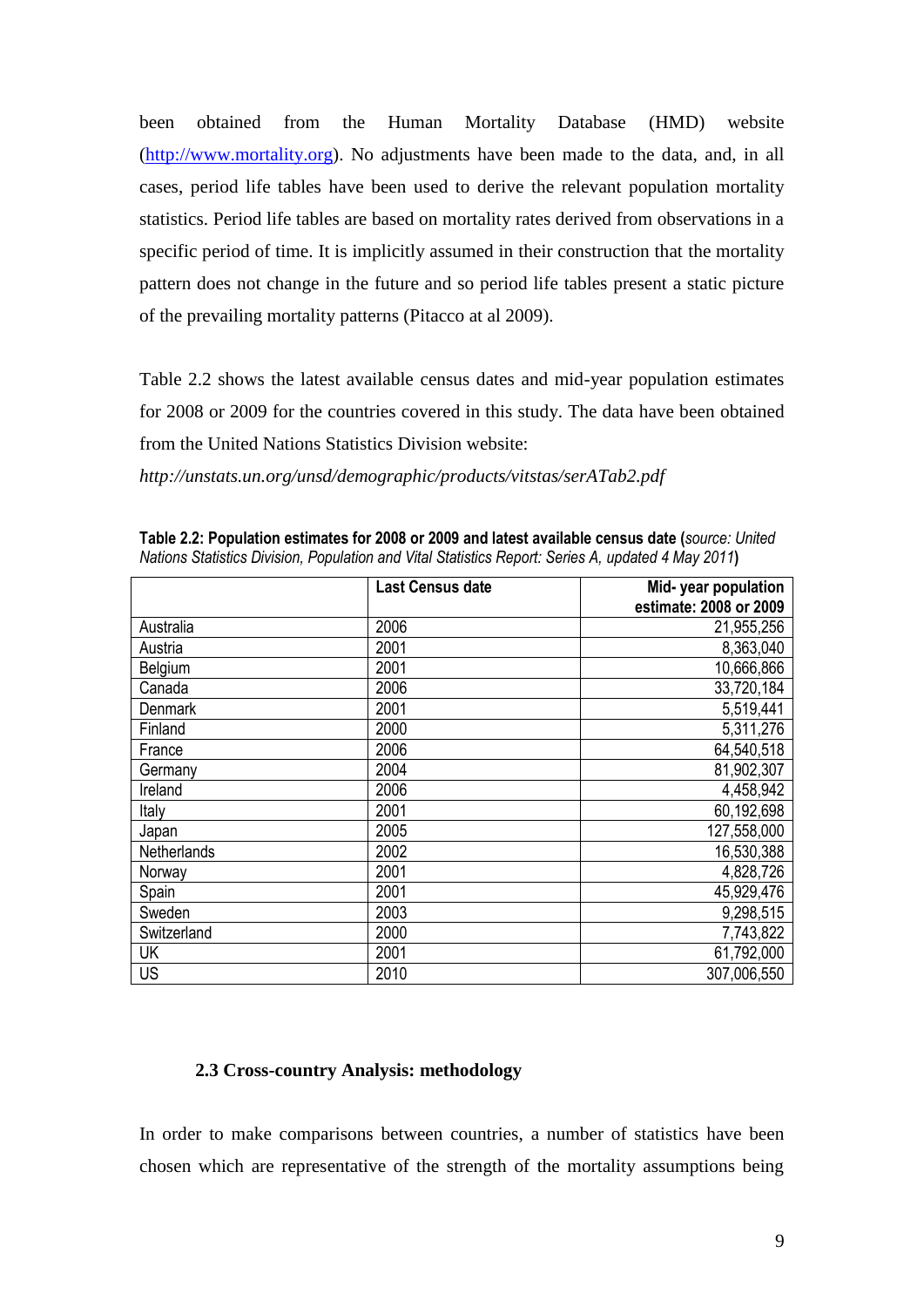used. Each of these has its particular advantages and disadvantages: a single statistic can only convey a certain amount of information. For example, the life expectancy at age 65 is very easy to understand, but it may not provide enough information to enable a proper assessment of the impact of mortality on the valuation of pension liabilities. On the other hand, an expected present value of an annuity would provide better information for the comparison of liabilities, but it would also be more difficult to understand for the lay person. In the comparisons described in Section 3, we focus on age 65 and compare the following statistics:

- national probabilities of death and probabilities of death assumed for retirement pension purposes across the countries referenced for an individual aged 65;
- expected future lifetime based on mortality tables assumed for retirement pension purposes and of the population as a whole, across the countries referenced;
- expected present value of annuities at a rate of discount of 3%;

A more comprehensive report has been prepared by the authors, giving detailed analyses of the data and providing many more graphs and figures (Sithole et al, 2011). In the current report, we have extracted the relevant tables and figures and presented them in a way to facilitate obtaining a good overview.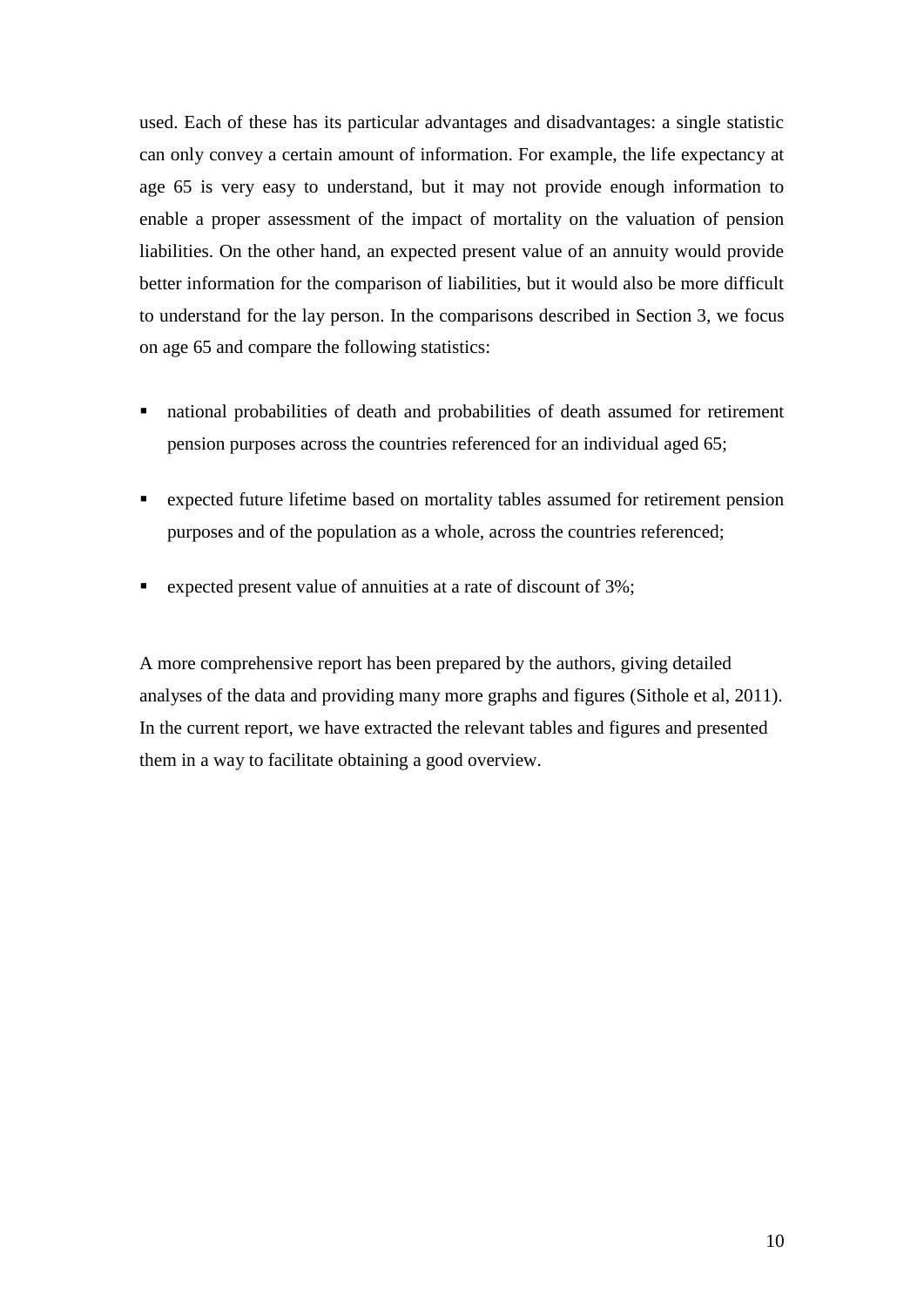#### **3. Cross – country analysis**

In this section, we present some of the more significant results which illustrate the similarities and differences between the countries studied. For a more detailed analysis of each individual country, the reader is referred to the complete report: Sithole et al (2011). Since the focus of the study is the liability of pensioners in each country, the figures presented here show some of the important results for an individual aged 65.

It should be noted that for Denmark, Norway, Sweden and Switzerland, the mortality tables assumed for pension benefits are the same tables assumed in the 2005 study. Mortality tables currently in use for pension benefits were not made available for these countries.

## **3.1 A comparison of current pension liability mortality assumptions.**

The first important point to note is that the underlying population mortality rates differ from country to country. Although this is a well-known phenomenon, it is clearly not something that can be ignored and it must be taken into account in any comparisons that we make of the mortality assumptions used in valuing pension liabilities. We therefore begin by considering the differences in the underlying life expectancy in each of the countries being studied. Figures 3.1 to 3.4 show the comparisons for males aged 65 and Figures 3.5 to 3.8 show the same comparisons for females aged 65.

Figure 3.1 shows the variation in observed population life expectancy for a male aged 65, and Figure 3.2 shows the variation in the typical assumed life expectancy for a male 65-year-old member of a company defined benefit pension scheme. It can be noted that there is quite a wide variation in the population mortality rates: there is a difference in Figure 3.1 of more than two years between Australia with the longest life expectancy and Denmark with the shortest. More importantly from our point of view are the variations in assumed life expectancy in the tables used for valuing pension liabilities, which are much wider than in the observed male population life expectancy. In this case, France has the highest assumed life expectancy of 27.5 years while Denmark has the shortest of 15.1 years: this is a difference of more than 12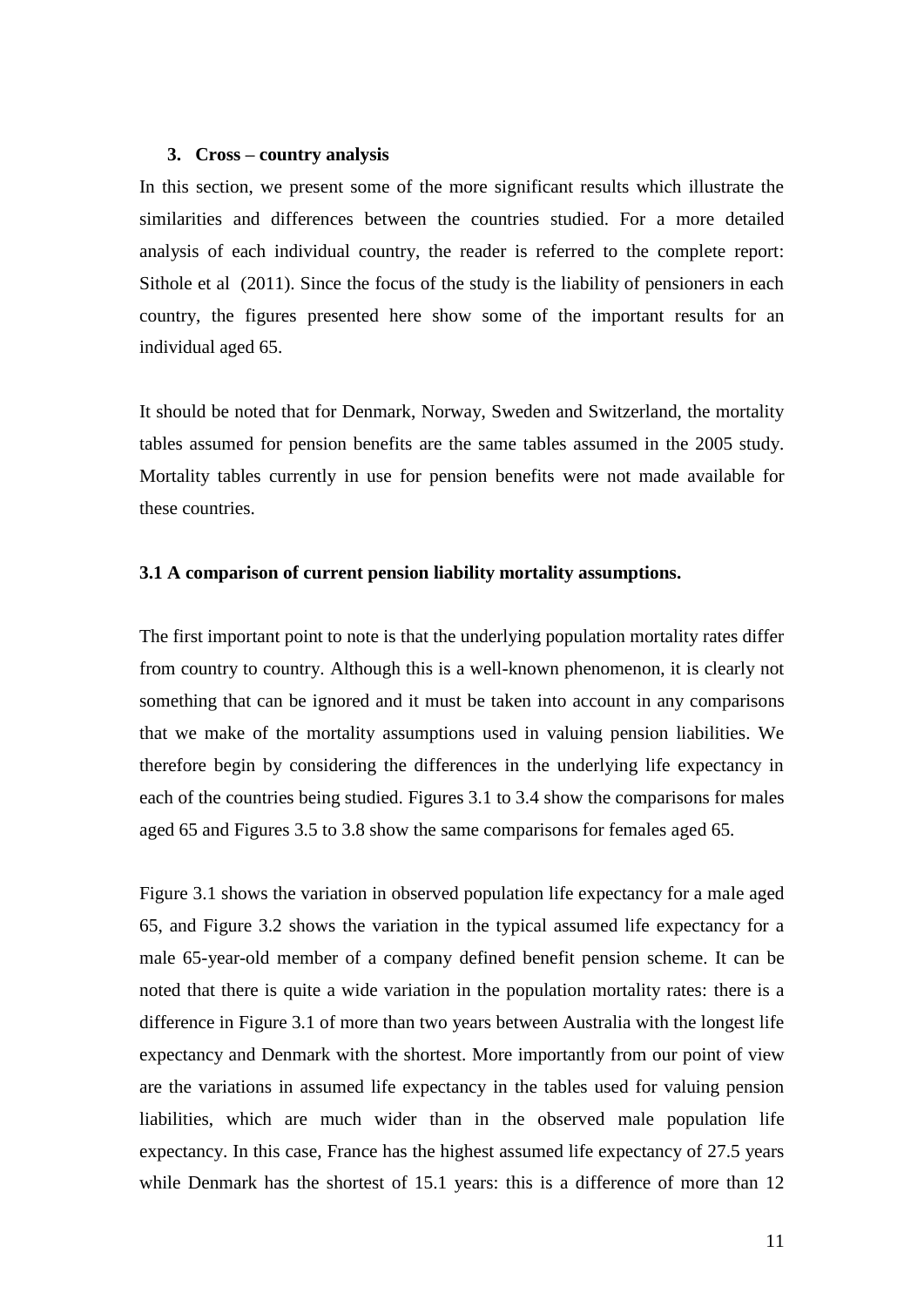years. It should be noted that for France this difference can be partly explained by the fact that the mortality rates assumed in the determination of pension benefits for both males and females are based on the female mortality experience.

Figure 3.3 illustrates this further by showing the difference for each country between the observed national population life expectancy and the assumed life expectancy for pensioners in company pension schemes. It can be seen that there is a wide variation here with Denmark, Netherlands, and Switzerland (using the tables assumed in the previous study) indicating that the assumed mortality tables for pension benefits give a lower life expectancy for a 65-year old male member of a pension scheme than a male from the general population. For the other countries, the greatest difference is about 9 years for France, down to about 3 months in Sweden, Japan and Norway.

A similar picture can be seen by considering the ratio of the mortality rates from the tables used for pension schemes to the population mortality rates. For males aged 65 Figure 3.4 shows that the probability of death used in the pension scheme assumptions ranges from being 38% higher than the male population mortality in Denmark to being 75% lower in France.

For females, Figure 3.5 shows the variation in observed population life expectancy at age 65. In this case, there is a difference of 4.5 years between Japan with the longest life expectancy and Denmark with the shortest. For a female member of a company pension scheme, Figure 3.6 shows the variation in the typical assumed life expectancy at age 65. Again, the variations in assumed life expectancy are much wider than in the observed female population life expectancy. Spain has the highest life expectancy of 27.6 years while Denmark has the shortest life expectancy of 17.8 years, a difference of more than 9.8 years.

Figures 3.7 and 3.8 illustrate the differences between the population data and the assumptions made in valuing pension liabilities. Figure 3.7 shows the differences for each country between the observed national female population life expectancy and the assumed life expectancy for female pensioners in company pension schemes. In this case (remembering that for some countries we are using the old assumptions for pension schemes), for Denmark, Netherlands, Norway, and Switzerland, the assumed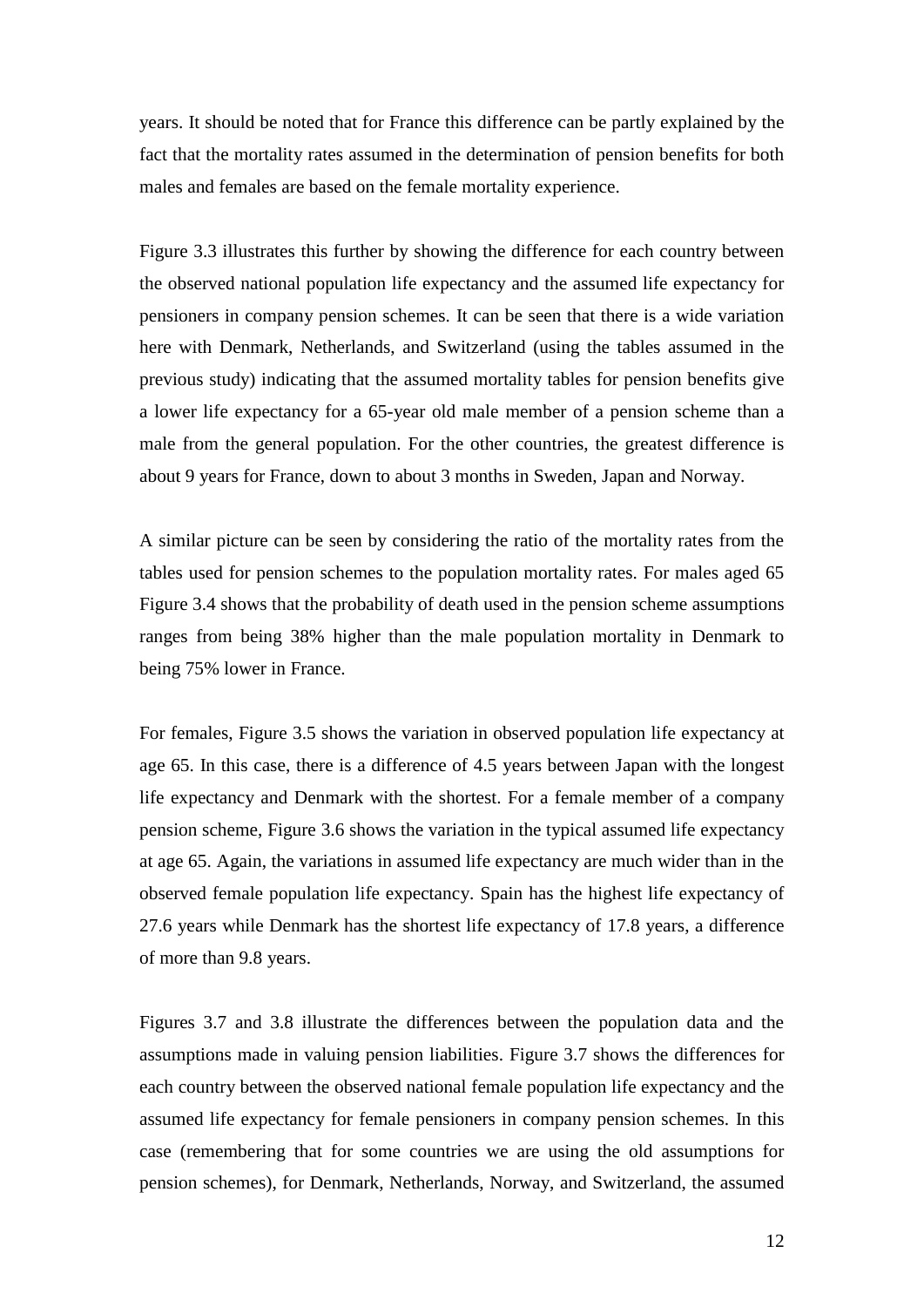mortality tables for pension benefits would indicate a lower life expectancy for a 65 year old female member of a pension scheme than a female from the general population. For the other countries, the differences range from about 6 years in Spain to about 4 months in the USA. A similar picture is given by Figure 3.8, which shows the ratio of mortality rates for females aged 65. The probability of death on the basis of the assumed mortality tables for female pension benefits ranges from being nearly twice that of the female population in Switzerland to being 62% lower in Italy.



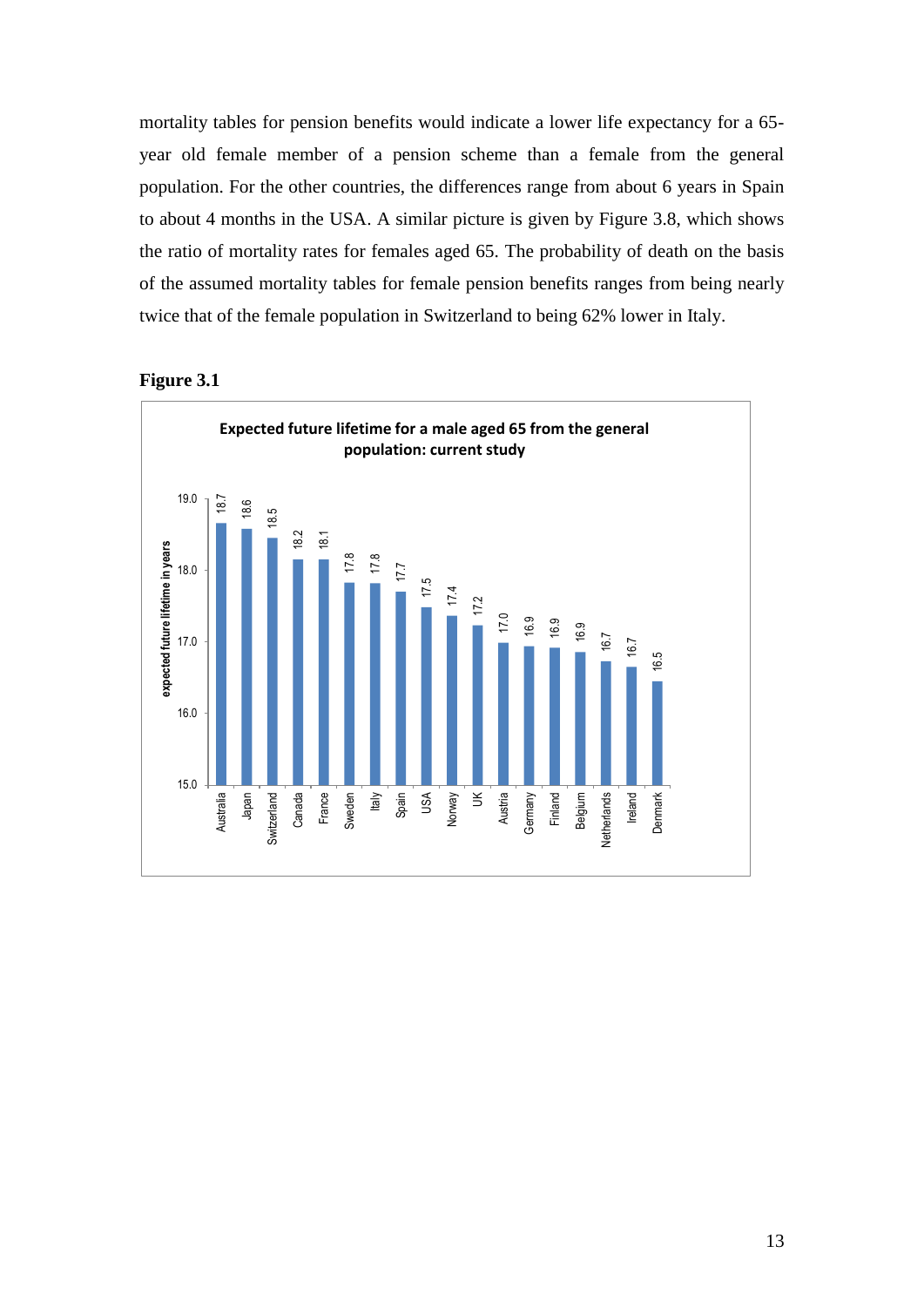

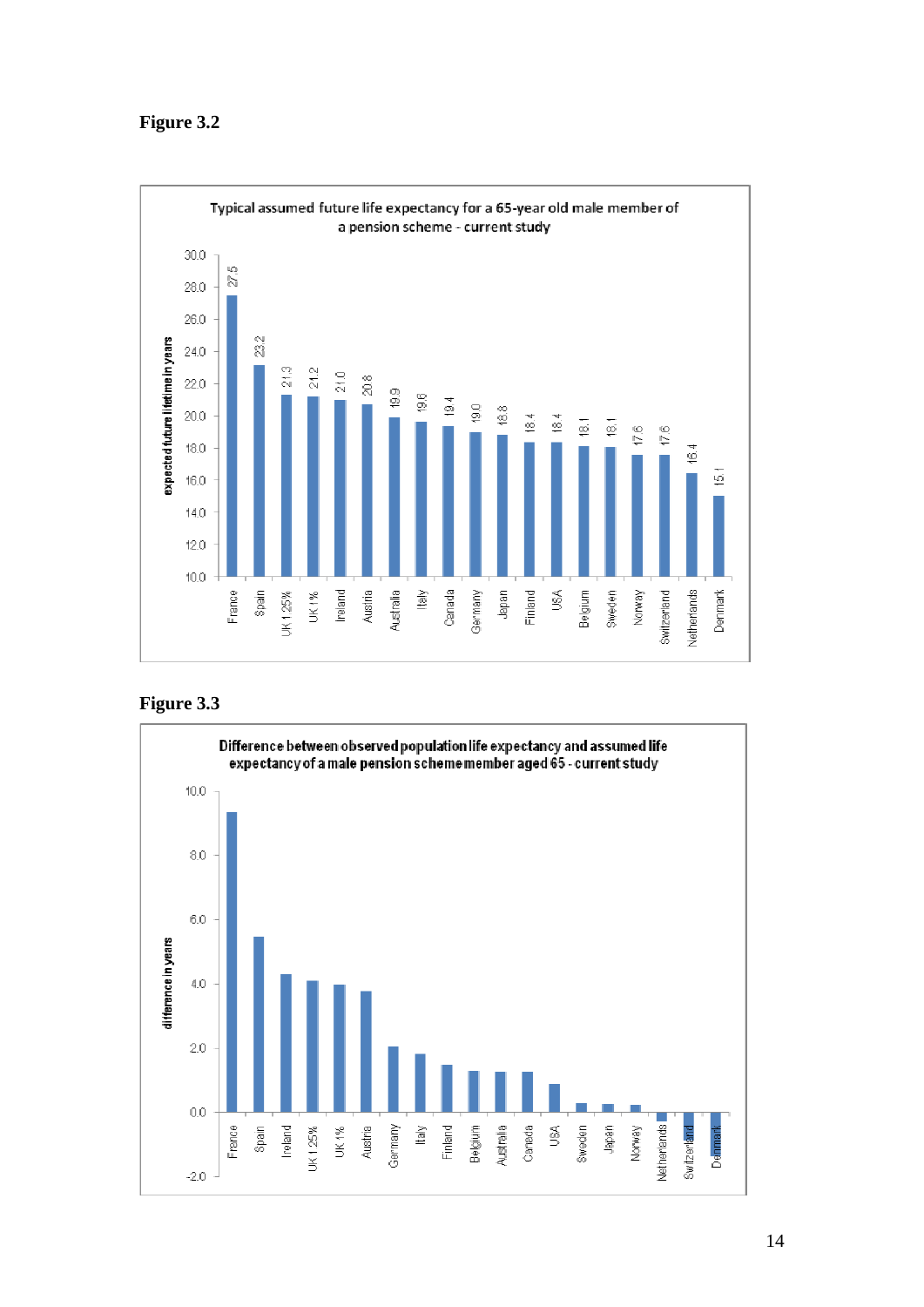

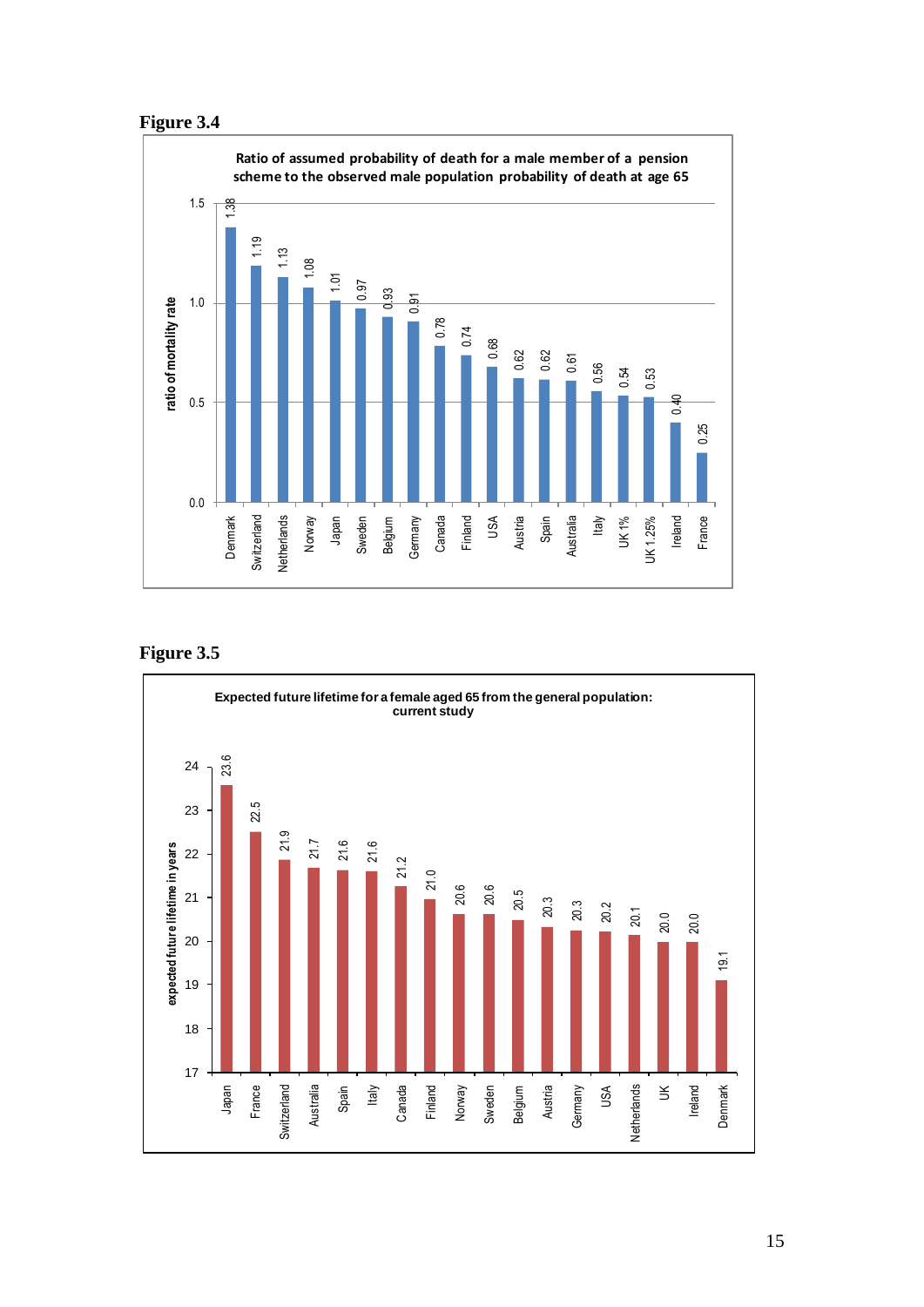



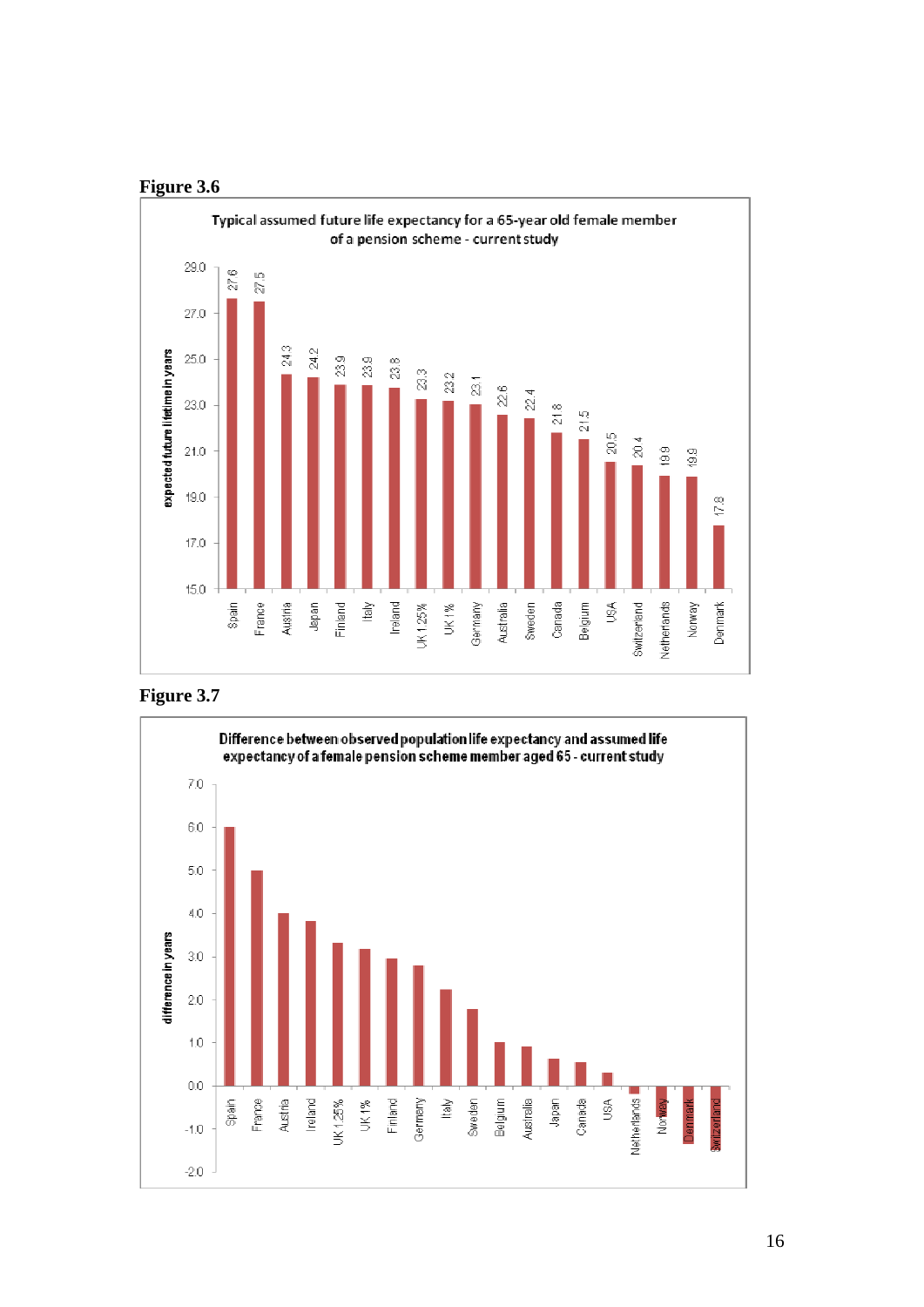



It is clear from Figures 3.1 to 3.8 that there is a wide variation in the strength of the mortality assumptions made in valuing pension liabilities in the countries in our sample. This has been shown by first removing the effects of the differences in the underlying population mortality experiences in order to isolate the differences between the mortality assumptions used in each country to value the pension liabilities. This section has shown that there are currently some significant differences between the countries included in this study. A similar conclusion was reached by Verrall et al. (2006a,b), and the following section considers whether there has been a change since that study was carried out.

#### **3.2 A comparison with Verrall et al. (2006a,b)**

A similar analysis to that in Section 3.1 was performed in the previous study, and this section compares the results of these two studies in Figures 3.9 to 3.14. In this section,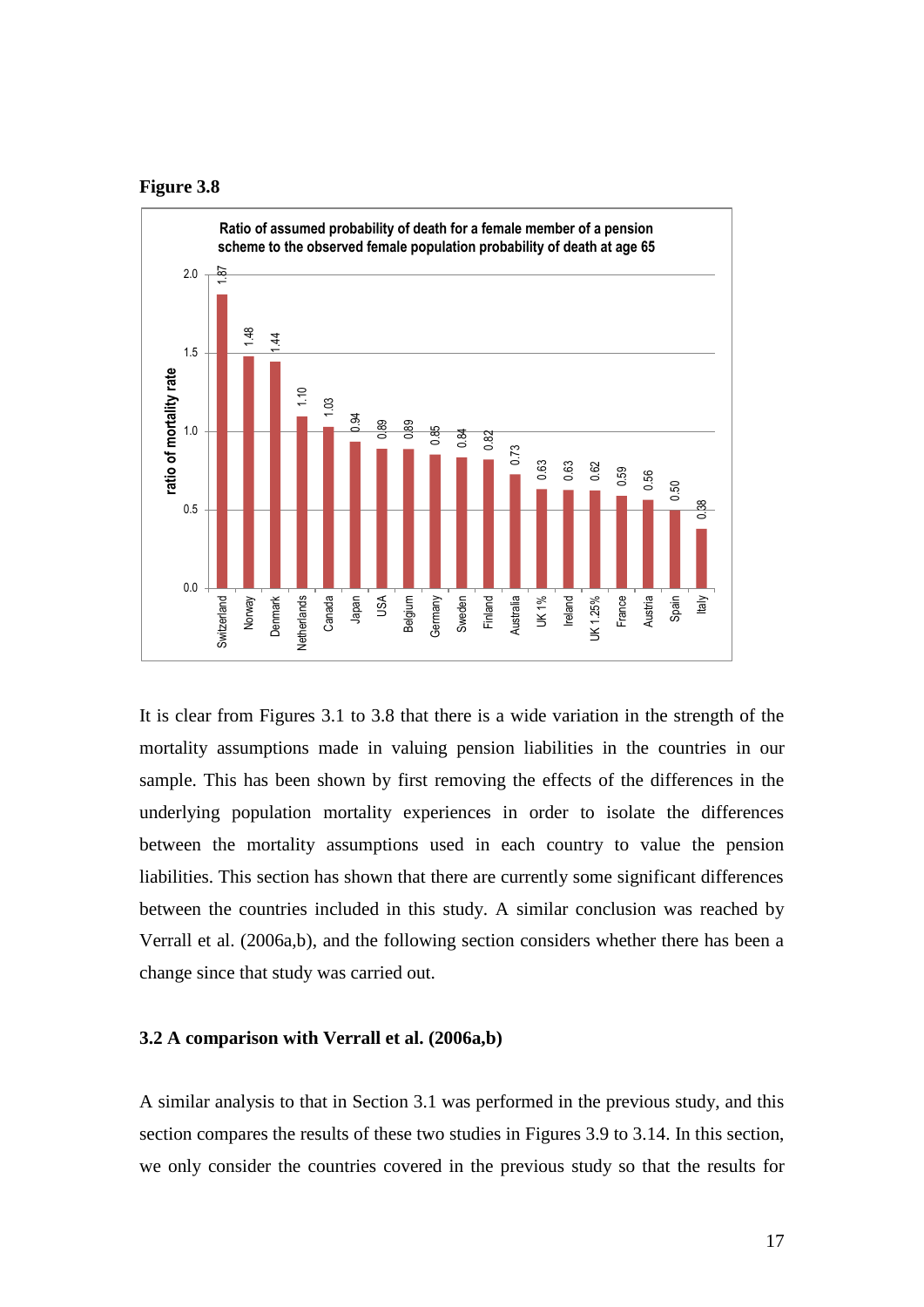Australia and Japan are not included. Note that the increase in life expectancy is measured using the period life expectancy. The current population life expectancy is based on either 2006 or 2007 experience as available from the Human Mortality Database. In the previous study, there was a much wider variation in the dates across countries: for example, for Canada the relevant dates were 1995-1997 whereas for the Netherlands it was 2003. Hence, as explained below, the annualised percentage increases provide a better guide to the changes. The dates at which the population life expectancies and the pensioner life expectancies calculated are generally different for a given country: while the population life expectancy is the "observed" value, the pensioner life expectancy is the value most likely to be assumed for pension benefits.

We begin with the general population data, and again consider males and females aged 65. Figure 3.9 shows the variation in observed population life expectancy for a male aged 65. It can be seen that, in terms of the male life expectancy at age 65, Switzerland has the highest value and Denmark has the lowest value, in both studies. However, as the population mortality experiences for individual countries relate to differing years, these differences do not give a true reflection of improvements in mortality. For this reason, we show the annualised percentage increases in male life expectancy in Figure 3.10. These are more representative since they are based on the actual dates of the relevant population mortality experiences in the 2005 study and the current study. It can be seen that there are significant differences between countries, with the annualised percentage increases ranging from 1.3% in Canada to 2.6% in the Netherlands. This is something that we might expect to see reflected in the strength of the assumptions used in valuing pension liabilities: if mortality rates have improved faster, then we would expect the pension liability assumptions also to have been further strengthened (assuming that the groups of lives in the pension schemes have experienced a similar rate of improvement to the overall population).

Figure 3.11 shows a comparison of the difference for each country between the observed national male population life expectancy and the assumed life expectancy for male pensioners, both at age 65. The only country for which the assumed mortality tables for pension benefits indicated a lower life expectancy for a 65-year old male member of a pension scheme in the previous study was Denmark. In the current study, the results for Denmark, Netherlands, and Switzerland would indicate a lower life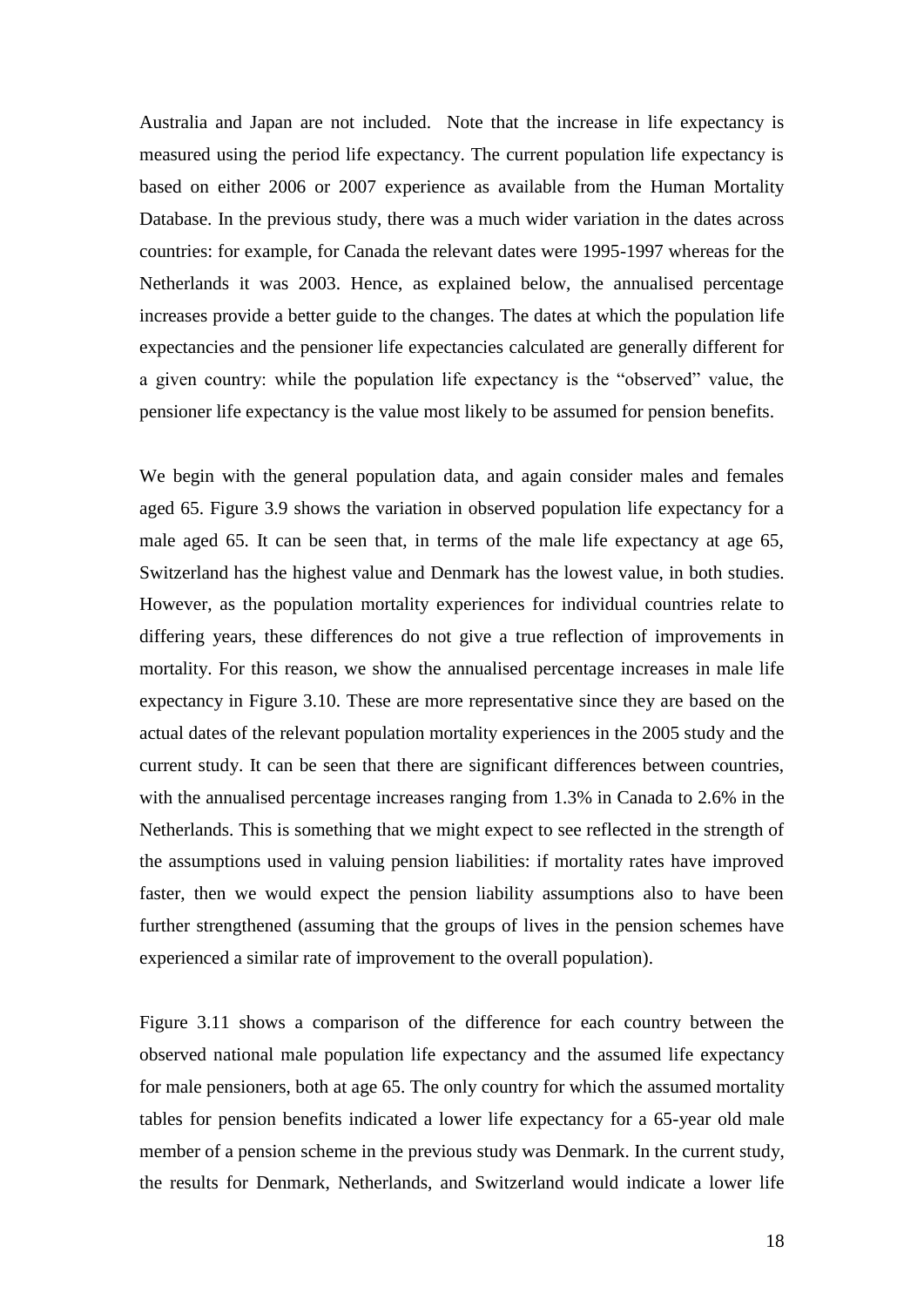expectancy for a 65-year old male member of a pension scheme than a male from the general population. This is most likely to be due to the fact that whilst there has been an obvious improvement in population mortality, the tables assumed for pension benefits in this study are the same as those assumed in the previous study for these countries. For the other countries, the differences range from over 9 years in France to about 3 months in Sweden, Japan and Norway.

Similarly for females, Figure 3.12 shows the variation in observed population life expectancy for a female aged 65. As in the previous study, France has the highest female life expectancy at age 65 and Denmark has the lowest. Again, the interpretation of this figure may be somewhat unclear because of the differences in the dates used for the population mortality data. Hence, Figure 3.13 shows the annualised percentage increases in female life expectancy based on the actual dates of the relevant population mortality experiences in Verrall et al. (2006a,b) and the current study. The annualised percentage increases range from 0.7% in Canada and Sweden to 1.7% in The Netherlands. For each of the countries shown, the average rates of mortality improvement in the female population are lower than the average rates of mortality improvement in the male population, suggesting that long term convergence is being assumed between the mortality rates for males and females.

Having first considered changes in the life expectancy in the population, Figure 3.14 shows a comparison of the difference for each country between the observed national female population life expectancy and the assumed life expectancy for female pensioners. Comparing with Verrall et al. (2006a,b), it can be seen that the assumed mortality tables for pension benefits indicate a lower life expectancy for a 65-year-old female member of a pension scheme for Denmark and Switzerland only.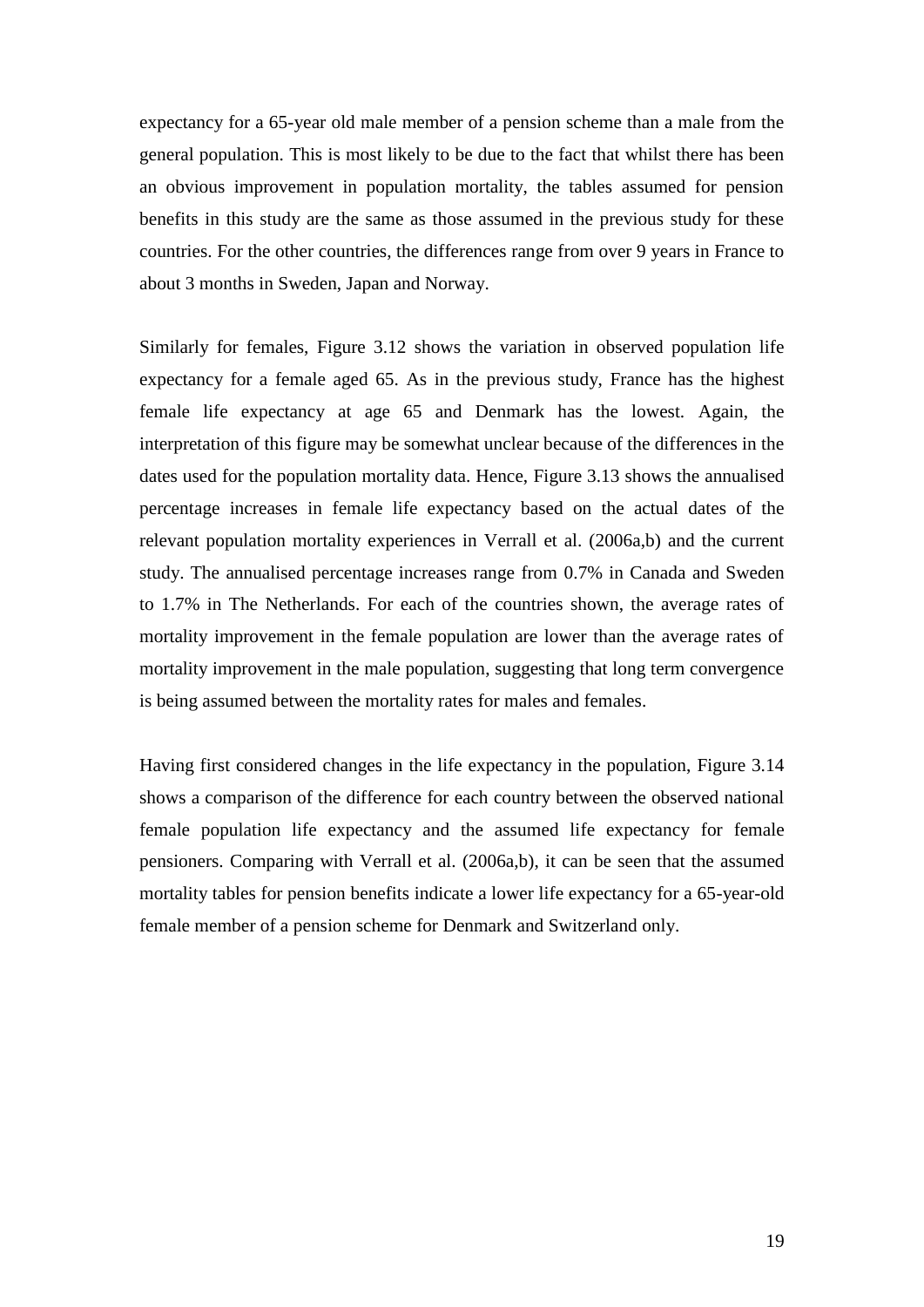![](_page_20_Figure_0.jpeg)

![](_page_20_Figure_1.jpeg)

![](_page_20_Figure_2.jpeg)

![](_page_20_Figure_3.jpeg)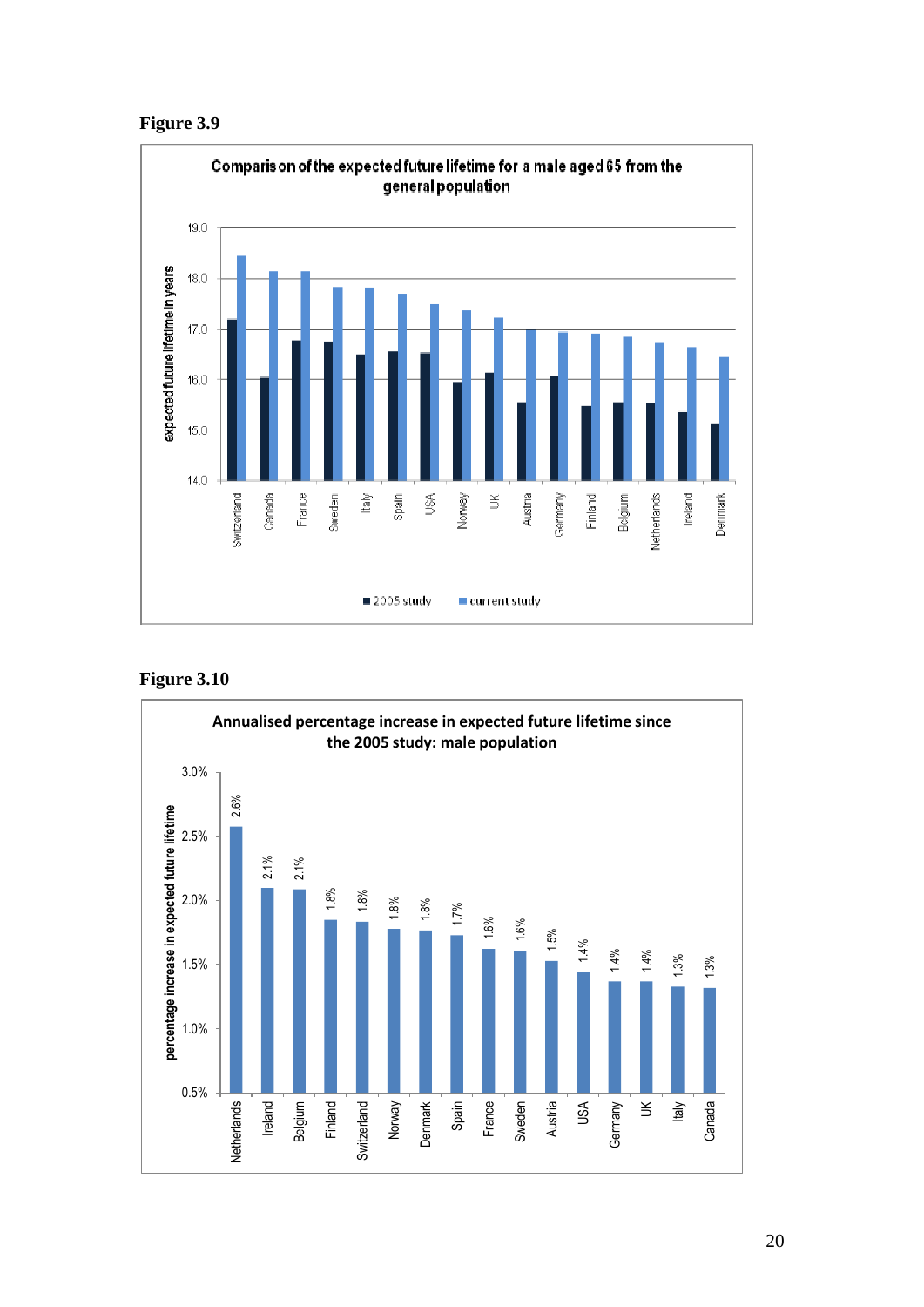![](_page_21_Figure_0.jpeg)

![](_page_21_Figure_1.jpeg)

![](_page_21_Figure_2.jpeg)

![](_page_21_Figure_3.jpeg)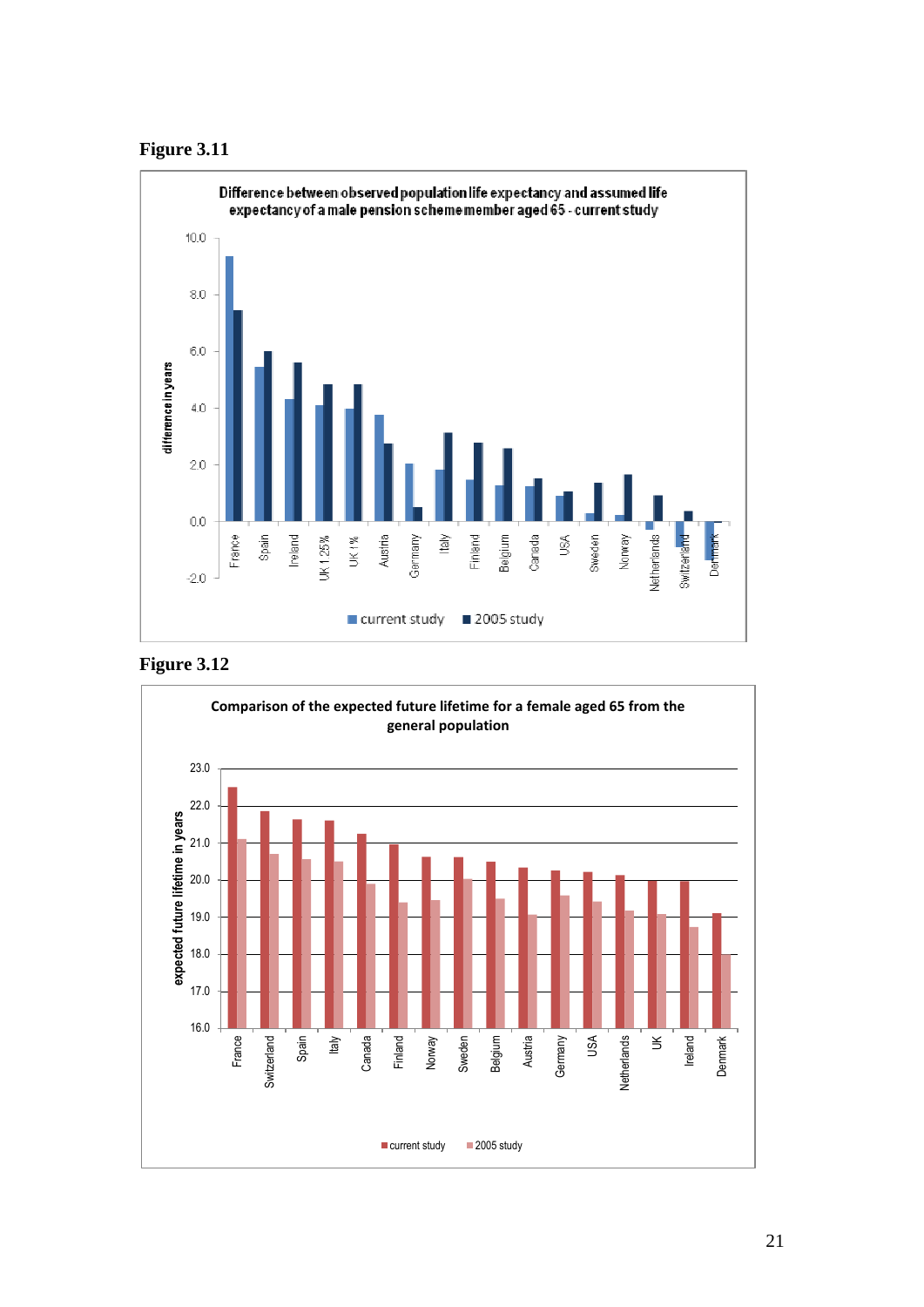![](_page_22_Figure_0.jpeg)

![](_page_22_Figure_1.jpeg)

![](_page_22_Figure_2.jpeg)

![](_page_22_Figure_3.jpeg)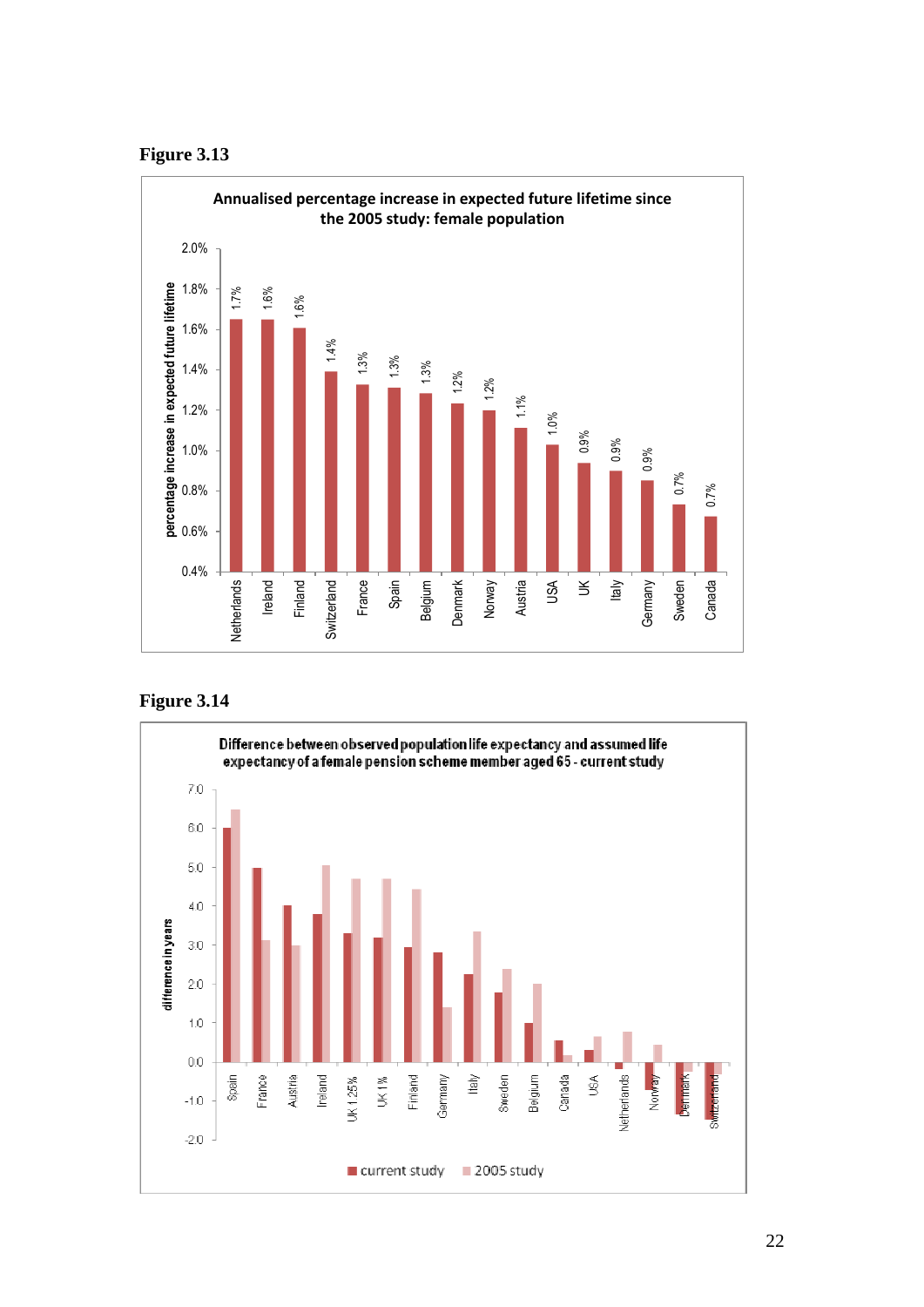In Sections 3.1 and 3.2 we have concentrated on life expectancy as a measure of the strength of the mortality assumptions used in valuing pension liabilities. Life expectancy is easy to communicate and understand, but it may not be the best measure when used in this context. For this reason, we consider a different statistic in Section 3.3.

#### **3.3 A comparison using annuity values**

Having considered life expectancy at age 65 in sections 3.1 and 3.2, this section makes a comparison based on discounted annuity values. When considering pension liabilities, it may be more appropriate to base the comparison on discounted annuity values since these are likely to show how the estimated values of the liabilities are likely to differ. In relation to the public disclosure of mortality assumptions, the relative advantages of different summary measures were also discussed in Verrall et al. (2006a,b). As before, we believe that life expectancy is probably more intuitive and understandable, but the discounted annuity value is probably better for a discussion of the valuation of the liability. In Figures 3.15 to 3.17, comparisons are shown based on an annuity value for a male aged 65 with a 60% reversionary widow's pension for a female aged 62. Figure 3.17 reflects the differences between countries that have also been shown in Figures 3.3 and 3.11.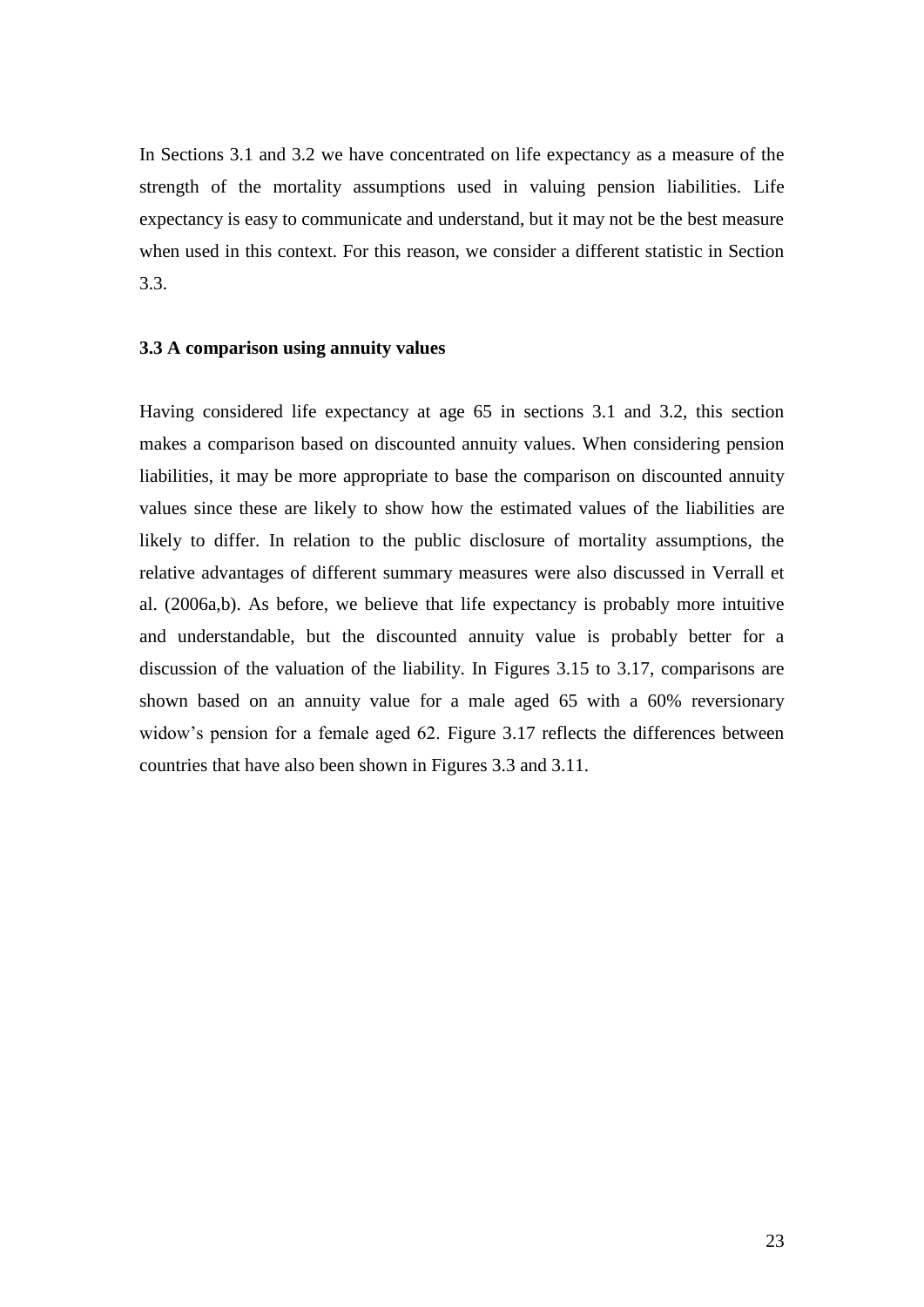![](_page_24_Figure_0.jpeg)

![](_page_24_Figure_1.jpeg)

![](_page_24_Figure_2.jpeg)

![](_page_24_Figure_3.jpeg)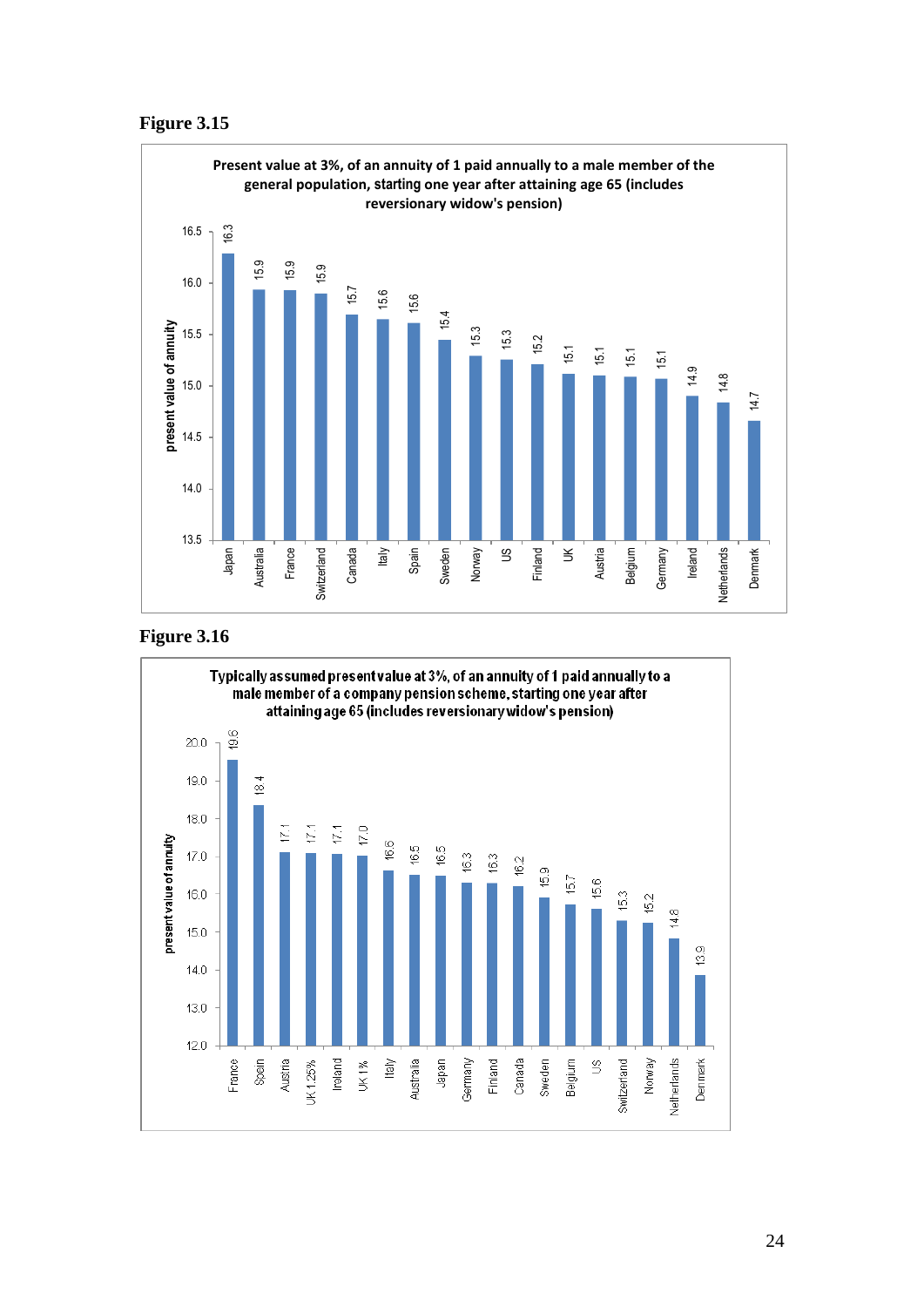![](_page_25_Figure_0.jpeg)

![](_page_25_Figure_1.jpeg)

Pension liabilities are driven by the discounted value of annuity payments, and the mortality assumption can have a significant impact on the liabilities in company balance sheets. This can be illustrated by considering a pension scheme with liabilities of £1000m if calculated using assumptions generally used in the UK. Figures 3.18 and 3.19 compare a liability of £1000 million based on the assumptions for a UK pension scheme member (Figure 3.18 involves scaling relative to an assumed long term improvement rate in mortality rates for the UK of 1%pa and Figure 3.19 involves scaling relative to an assumed long term improvement rate in mortality rates for the UK of 1.25%pa) to the equivalent liability if the assumptions were those assumed for each of the countries in the study. The figures show that, for example, the liabilities based on the mortality assumptions used in France are higher than in the UK, whilst the liabilities based on the mortality assumptions used in Germany are lower than if based on the assumptions used in the UK.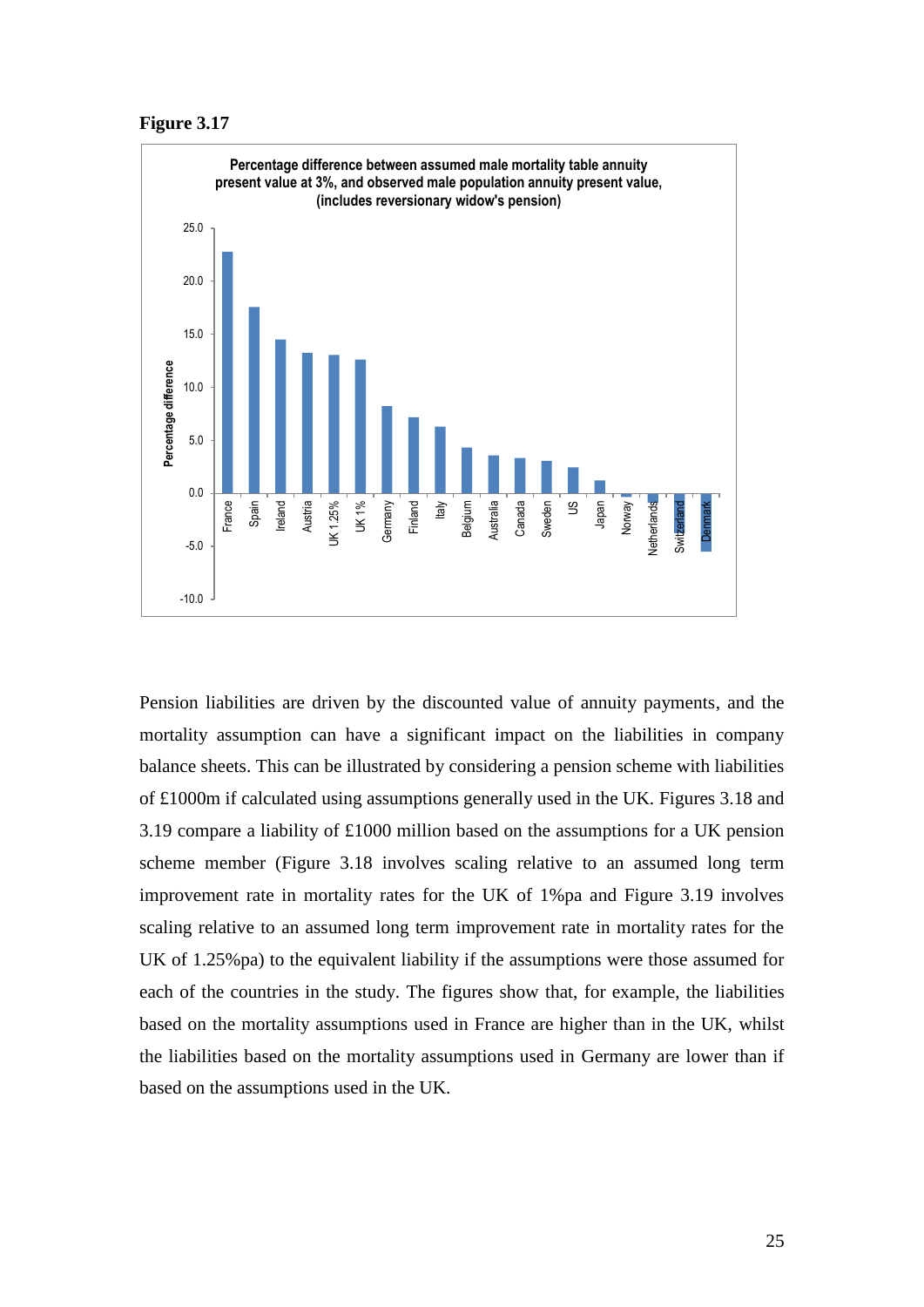![](_page_26_Figure_0.jpeg)

![](_page_26_Figure_1.jpeg)

![](_page_26_Figure_3.jpeg)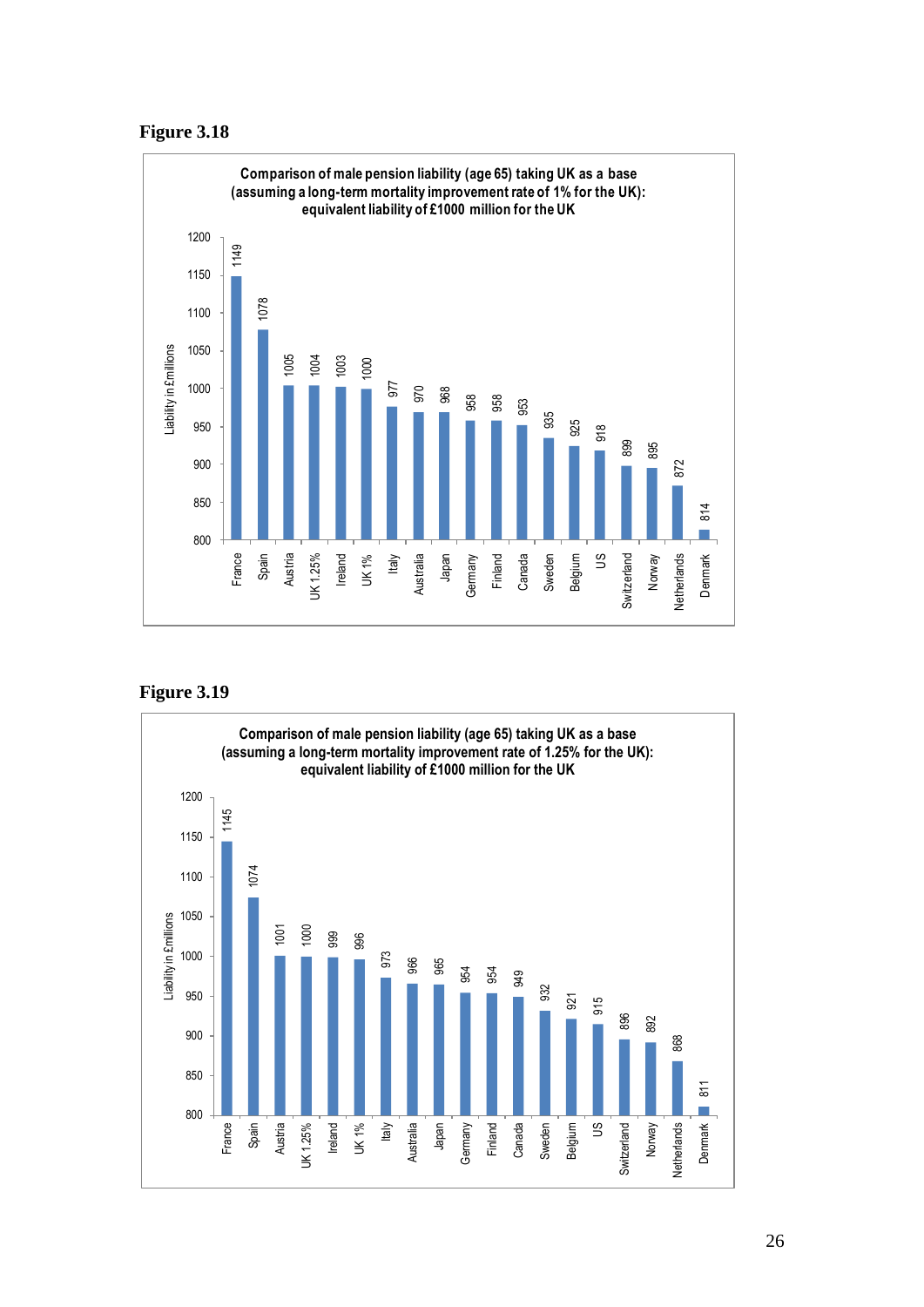### **4. Conclusions**

The conclusions of this study are similar to the previous study, in that the results indicate that current practice varies considerably across the EU. It is to be expected that the mortality assumptions used in company pension schemes should vary from country to country, due to variations in underlying population mortality as well as in variations of the profile of typical membership of a company pension scheme. However, it appears that, as with the previous study, the variations in mortality assumptions are much greater than would be justified by these factors alone. We are not aware whether there has been any further work done in this context since our first study, but we would suggest that this is now overdue. In particular, we believe that it would be worthwhile investigating whether the observed variation is due to the fact that some countries incorporate an allowance for expected future improvements in mortality, while others use tables that relate to mortality observed over a period in the past, without allowing for the fact that life expectancy continues to increase.

We acknowledge that our study is affected by some limitations regarding the basis of the comparisons presented. Thus, the pension liabilities to be found in the company accounts of different countries may be different in character – for example, the pension system in France is dominated by pay-as-you-go provision delivered by national arrangements and it is likely that only the liabilities for senior managers would appear in company accounts. Similarly, the maturity of pension liabilities is likely to vary between and within countries: our use of mortality indices for comparison purposes based on age 65 needs to be seen in the light of this caveat.

Verrall et al. (2006a,b) suggested that the effect of the difference in mortality assumptions could be viewed in terms of an "equivalent" difference in the discount rate. This is illustrated in Figures 4.1 and 4.2, which show the discount rates that must be used when the mortality assumptions from other countries are applied, in order to get the same liabilities as for the UK assumptions. Again, this is done using the two assumptions for mortality improvement in the UK. It can be seen that there is a significant difference between countries, and that the effect of this is emphasised by viewing it in terms of the discount rate; for example, we note a wide range of discount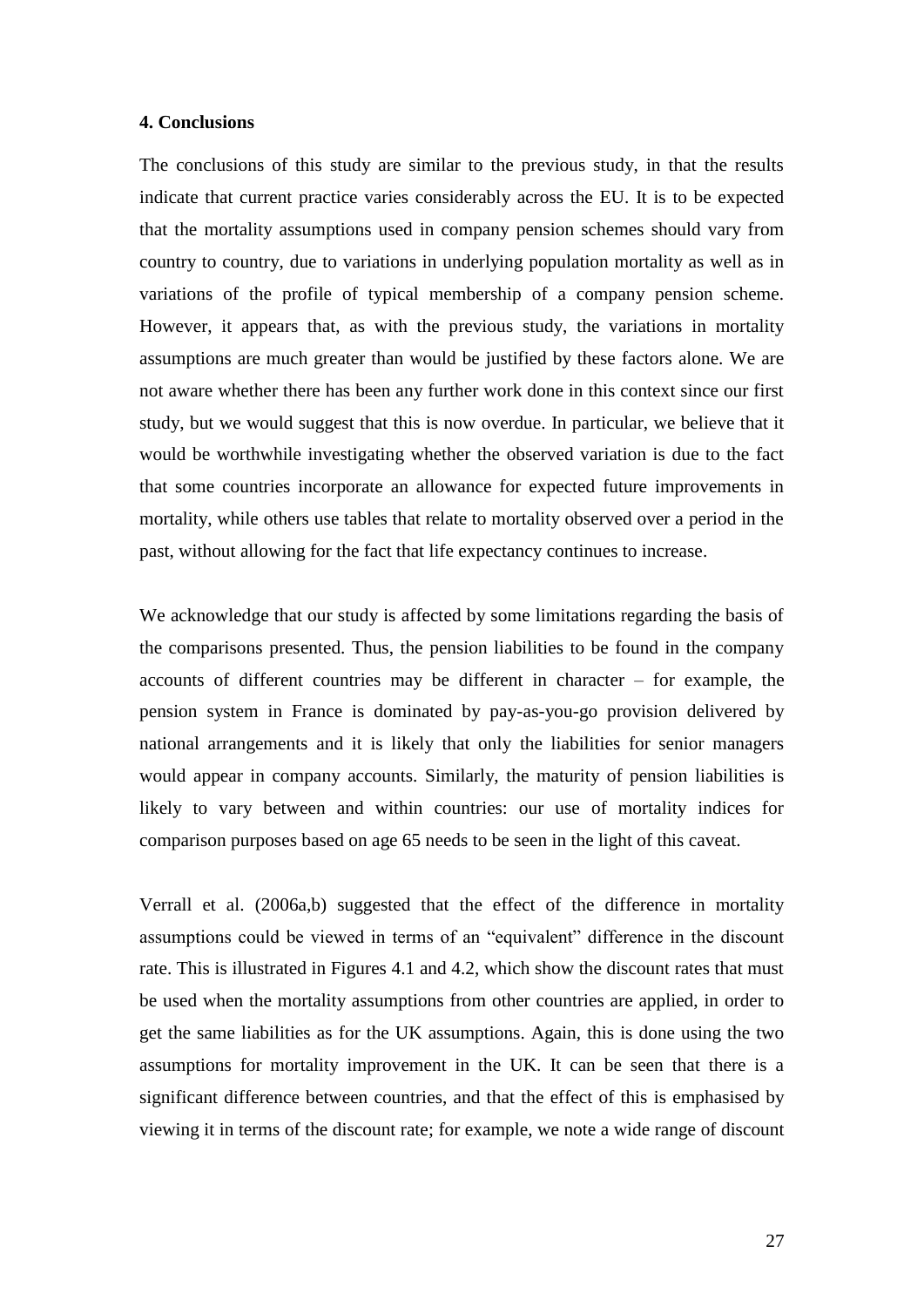rates in Figure 4.1 corresponding to differences (compared to the UK assumption) of between +181 basis points and -114 basis points.

![](_page_28_Figure_1.jpeg)

## **Figure 4.1**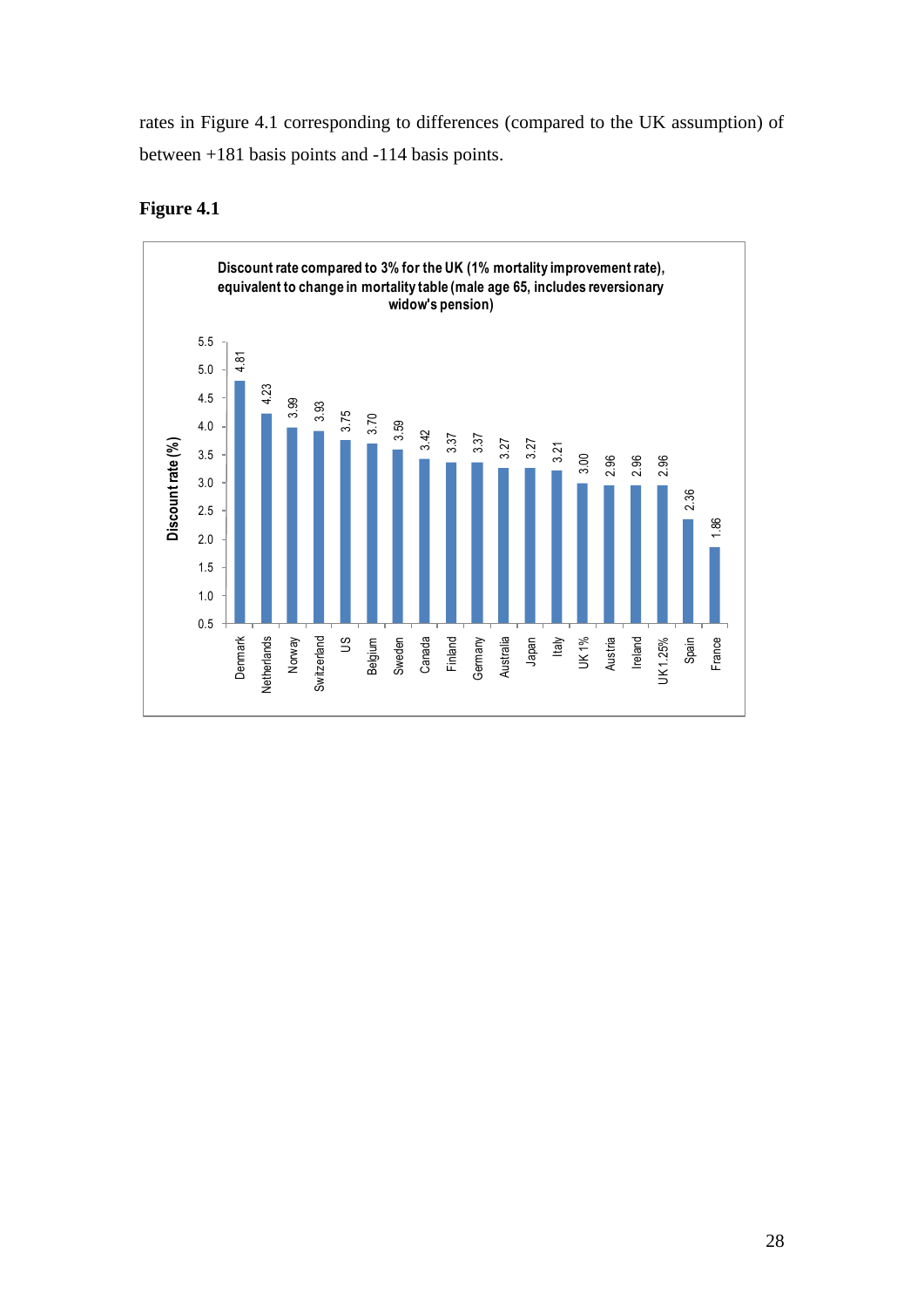## **Figure 4.2**

![](_page_29_Figure_1.jpeg)

Figures 4.1 and 4.2 reinforce the conclusion from this paper, and also from the previous study, which is that greater consistency and clarity should be sought in the assumptions underlying the calculation of pension liabilities.